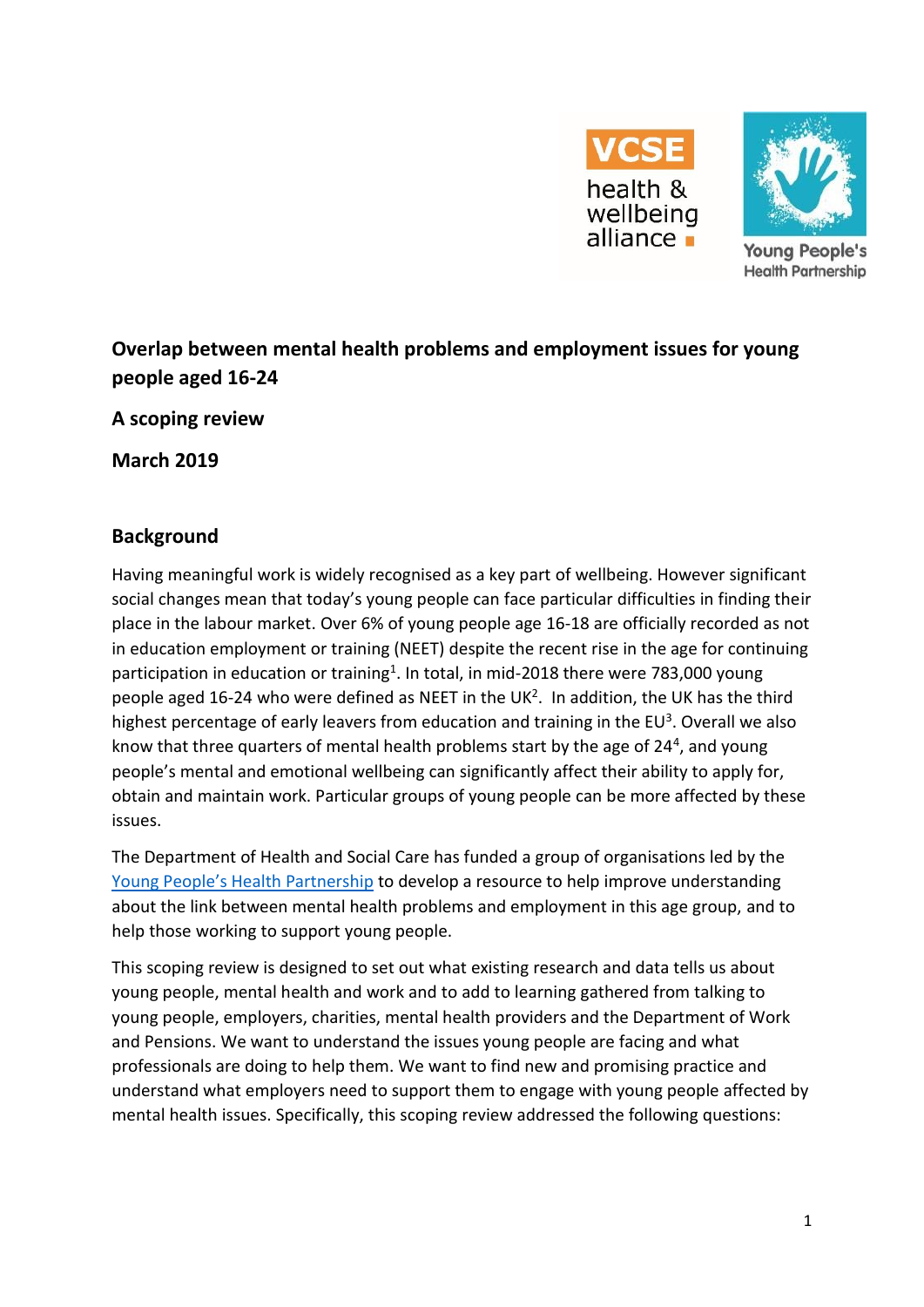- How many young people are affected by mental health problems and difficulties finding employment?
- What are the particular issues facing young people with mental health problems when they seek employment?
- What do we know about practical ways of helping young people with mental health problems into employment? And what helps them to stay in work once they find a job?
- Are there particular sub-groups of young people who require more tailored support?

### **Methods**

This paper provides an overview of evidence on young people, mental health and work and what we know about the links between these issues. It is not a comprehensive review, although we have drawn on electronic database searches and the collation of official statistics undertaken as part of AYPH's *'Key Data on Young People 2017'*, and we have followed up leads from relevant existing reviews and from contacts in the field.

The paper provides a context for the subsequent work on this project including focus groups and interviews with young people, employers and mental health providers. It also helps to clarify key issues to highlight in the resource which will be developed from this project.

Definitions of the main terms are outlined in the box below.

#### **Definitions**

*Young people*: The World Health Organisation defines young people as those age 10-24 years and youth 15-24 years. There are 11.7 million young people in the UK making up almost 20% of the population. The focus of this paper is on 16-24 year olds as this is the age that the majority of young people make the transition into employment.

*Mental health problems*: Some of the most frequent mental health problems for young people include anxiety and depression and it is low level anxiety and depression that we have focused on in this project. However young people are also affected by eating disorders, conduct disorder, substance use disorders, attention deficit and hyperactivity disorder (ADHD) and difficulties associated with autistic spectrum disorder.

*NEET:* Not in education, employment or training. Young people in England are legally required to participate in education or training until they are 18.

#### **How many young people are affected?**

Mental health problems often arise in adolescence. Surveys suggest that a quarter of young women and 1 in 10 young men aged 16-24 have common mental health disorders<sup>5</sup>. Rates are similar in the general population and in the population of university students<sup>6</sup>. Young people from deprived areas and particular groups of young people including looked after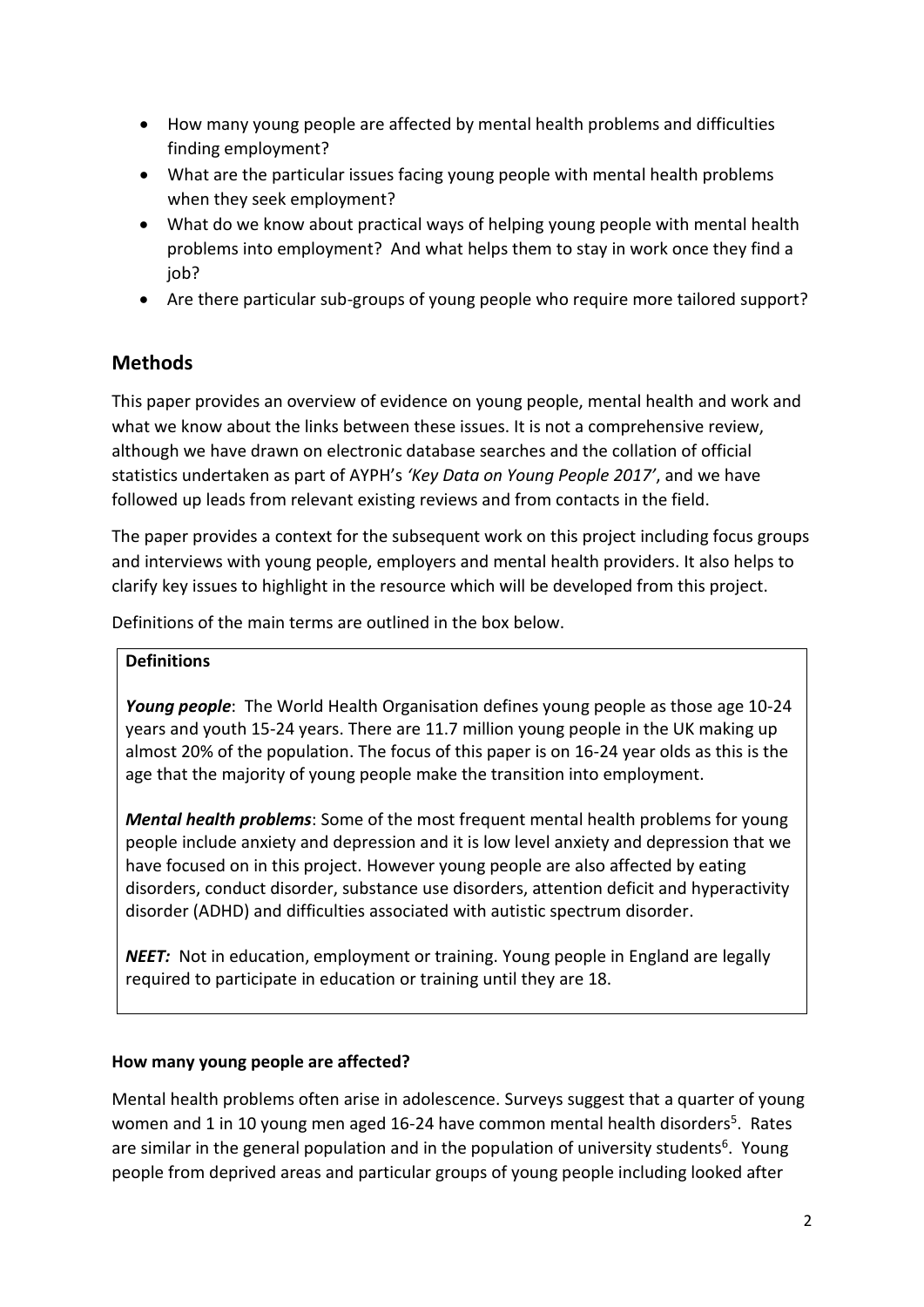young people, young carers, LGBT young people and young people with special educational needs are more likely to have poor mental health than their peers<sup>7</sup>. Many young people with emotional and mental health needs have unidentified communication and interaction difficulties which can affect securing and retaining employment<sup>8</sup>.

As noted, the rate of young people age 16-18 who are not in employment, education or training (NEET) in the UK has been slowly decreasing since 2009 and officially stood at 6.2% in 2018<sup>9</sup>. One of the challenges of understanding how many young people are NEET is that young people will move in and out of education and employment. Analysis for the Department of Education published in 2018 demonstrates this well. It showed that of students who completed Key Stage 4 in 2010/11 80% were not NEET by 2013/14, 5% were NEET for the whole 12 months and the remainder were spread fairly evenly between 1 and 11 months during the year<sup>10</sup>.



63.3% of young people who are not in employment, education or training are also classified as economically inactive i.e. not actively seeking employment. In 2017 this included 211,000 young men and 279,000 young women ages  $16-24^{11}$ . Since 2015 there has been a 10% rise in the number of young men who are NEET and economically inactive<sup>12</sup>.

The statistics on the officially unemployed are slightly different than for those who are NEET. Official statistics on unemployment for young people (16-24 years) currently suggest a rate of 11.9%. However, figures can be calculated in a number of different ways and may be an underestimate. Most estimates suggest that approximately 1 million young people are unemployed (e.g. CBI) but the latest House of Commons briefing on the topic suggested 523,000 young people 16-24 were unemployed in August-October 2017 (a rate of  $12\%/13}$ . Over the past two decades, the lowest officially recorded unemployment rate for young people was 11.6% in 2001 and the highest was 22.5% in 2011.

Data on the extent of the overlap between mental health problems and NEET status or employment issues specifically for the 16-25 age group are somewhat limited. However evidence suggests that young people with NEET status have a dramatic increase in the likelihood of mental health problems, with young NEET respondents particularly at risk and more than twice as likely to have these issues<sup>14</sup>. Similar results are found for young people who are NEET in other comparable high-income countries including Sweden, Australia and Ireland<sup>15</sup>. An analysis of the association between labour market trends and trends in young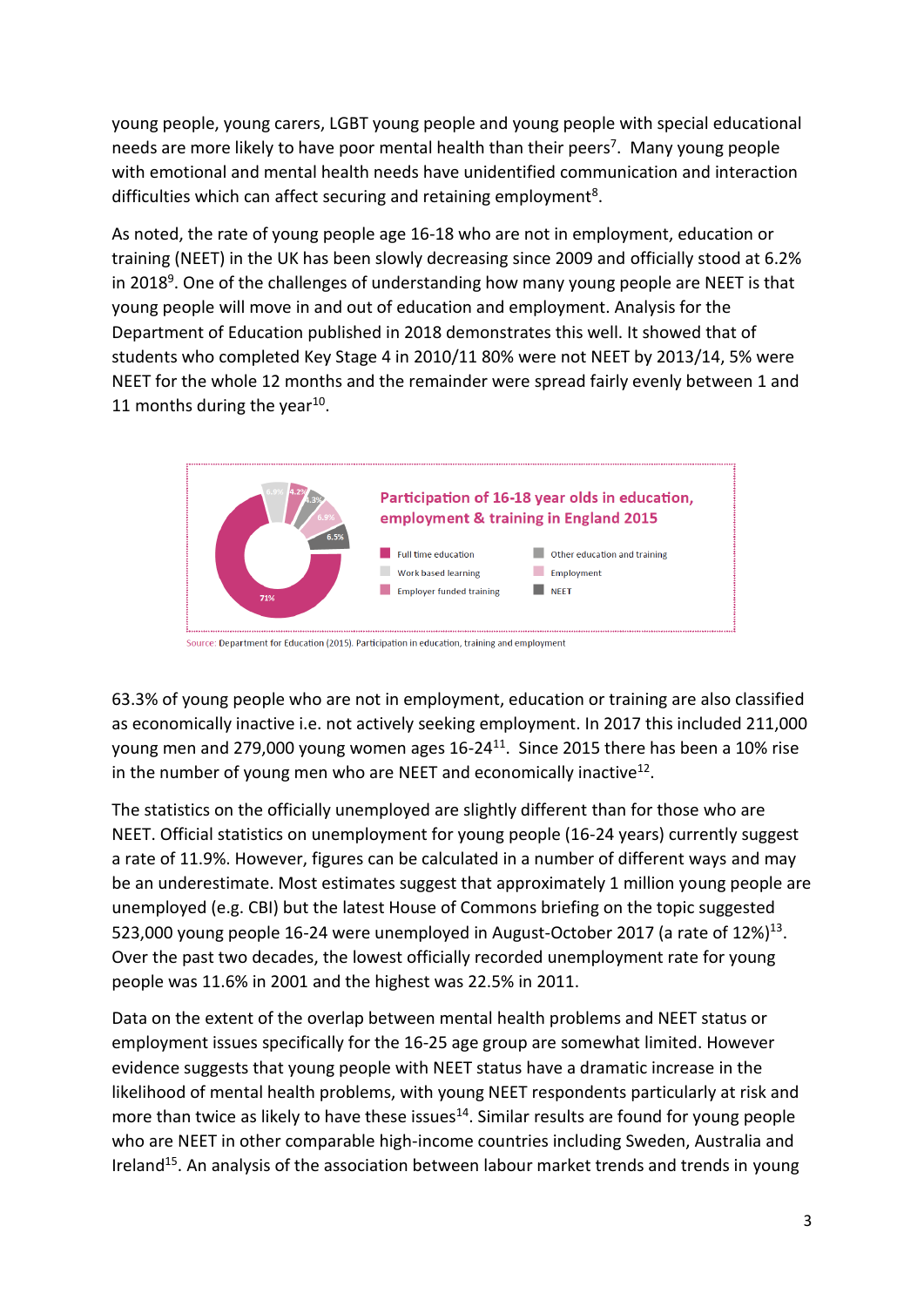people's mental health in ten European countries between 1983 and 2005 concluded that there was a correlation and that labour market trends may have contributed to the deteriorating trend in mental health among young people<sup>16</sup>. An analysis of Scottish longitudinal data has also highlighted that NEET experiences are associated with a higher risk of poor mental health in the long term (after 10 and 20 years). It also showed NEET young people were over 50% more likely to have a prescription for depression and anxiety than the non-NEET group<sup>17</sup>.

Data from the Public Health England East of England region from 2018 highlighted that 50% of all ages claiming employment support allowance were doing so due to mental or behavioural disorders. For those under the age of 24 this increased to 70%<sup>18</sup>. A separate survey of 18-24 year olds undertaken for Youth Access showed that those reporting employment rights problems also reported mental health problems and that employment problems were closely associated with loss of confidence<sup>19</sup>.

These statistics indicate that a significant proportion of the 16-25 age group are likely to experience the overlap between mental health problems and difficulties finding employment. An additional proportion will have found employment but will be struggling to cope with the demands.

# **The implications of low level mental health problems for young people's experience of the labour market**

There are multiple, significant barriers to people with mental health problems participating in education, training and employment. These may also be exacerbated for young people as they will have had less life experience, less time to accumulate work experience, and less time to learn how to live with and manage their mental health problem. The barriers can include characteristics of the illness, stigma and discrimination, financial disincentives to working, and characteristics of the workplace<sup>20</sup>. The relationship is likely to go both ways; having a mental health problem may make entry to the labour force difficult, or having a poor labour market experience may contribute to the development of mental health problems. As a result, young people with low level mental health problems need targeted approaches to address these barriers to participation.

#### *Challenges of finding work and the impact of unemployment*

Employment is one of the most important determinants of physical and mental health. Changes in the labour market over recent decades have impacted particularly heavily on young people not taking an educational route at this age. In addition, in recent recessions, youth unemployment has risen more steeply than all-age unemployment<sup>21</sup>. Young people who have been NEET for a substantial period are less likely to find work later in life, and more likely to experience poor long-term health<sup>22</sup>. However there are far fewer studies on the impact of unemployment, lower skilled jobs and insecure work for young people than for those who have been in the labour market longer.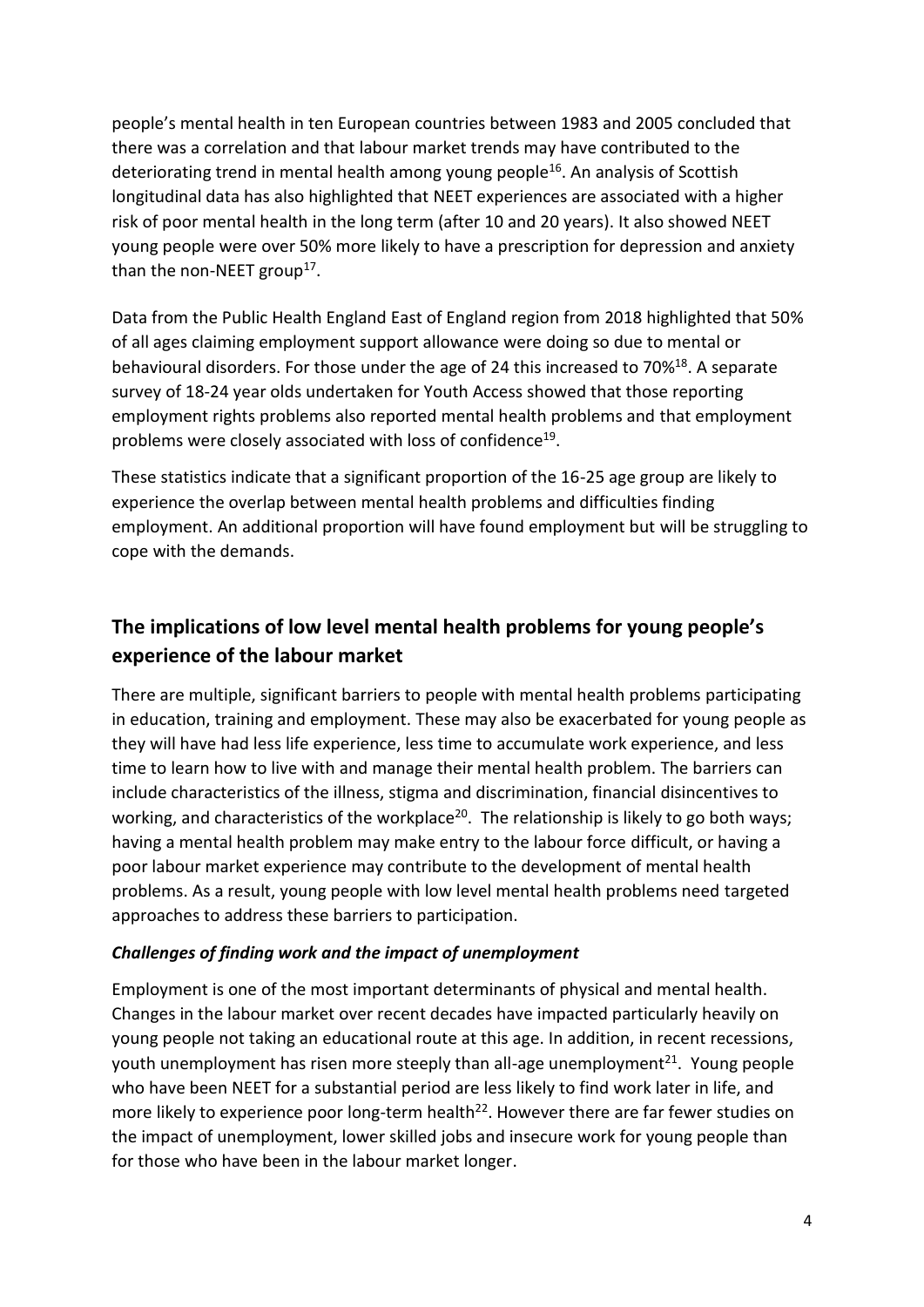Looking for work in this challenging context is particularly hard for those with low level mental health problems. Challenges are posed by the episodic nature of these disorders, and by the social anxiety and lack of confidence that they produce<sup>23</sup>.

In addition, not finding work when you want it clearly has negative implications for wellbeing. The What Works for Wellbeing centre has highlighted the negative effect of unemployment. Unemployment is damaging to everyone's wellbeing and unlike the impact of many other life events their wellbeing is permanently reduced. In addition men's wellbeing is more affected and wellbeing may decline further for young people particularly if the spell of unemployment is longer. Wellbeing is highest for those making a transition from school into employment but young people who made the transition into non-career jobs were less happy than others<sup>24</sup>.

### *Importance of the quality of employment*

There is evidence that links the quality of work to wellbeing. 33% of young people aged 16- 24 are on zero-hour contracts compared with 12% for all people in employment<sup>25</sup>. Whilst research has highlighted that zero hour contracts which are properly managed can work for people there is some evidence that they work particularly well for older people who want more flexibility during or as they near retirement. The same research also highlights the need for clarity about employment status and rights for zero contract employees. Finally these contracts can lead to less access to training with only 75% of zero hour contracts allowing access to training<sup>26</sup>. As young people enter the labour market it is clear that navigating these issues could be particularly challenging.

IPPR research highlighted the importance of permanent work for wellbeing. It found that younger workers in temporary jobs were 29% more likely to experience mental health problems than those in permanent jobs. It also highlighted that 1 in 5 younger workers aged 16-24 are underemployed (19%) – more than double the rate among workers aged 25 and above $^{27}$ .

### *Risk of disengagement and exclusion*

Research from 2011 identified one of the main issues of youth unemployment as disengagement from formal societal institutions – with many NEET young people (particularly 16 and 17 year olds) having little or no contact with existing institutions as they do not qualify for support. This creates a risk of disconnection for these young people and the research stressed the need for interventions to focus on prevention and building skills<sup>28</sup>.

European work on social inclusion of young people highlighted that whilst young people can deal relatively well with short term unemployment lasting unemployment or disengagement has a strong negative impact on their future labour market outcomes and their wellbeing generally. Long term disengagement from the labour market results in financial strain and lower psychological and social wellbeing that can be long lasting.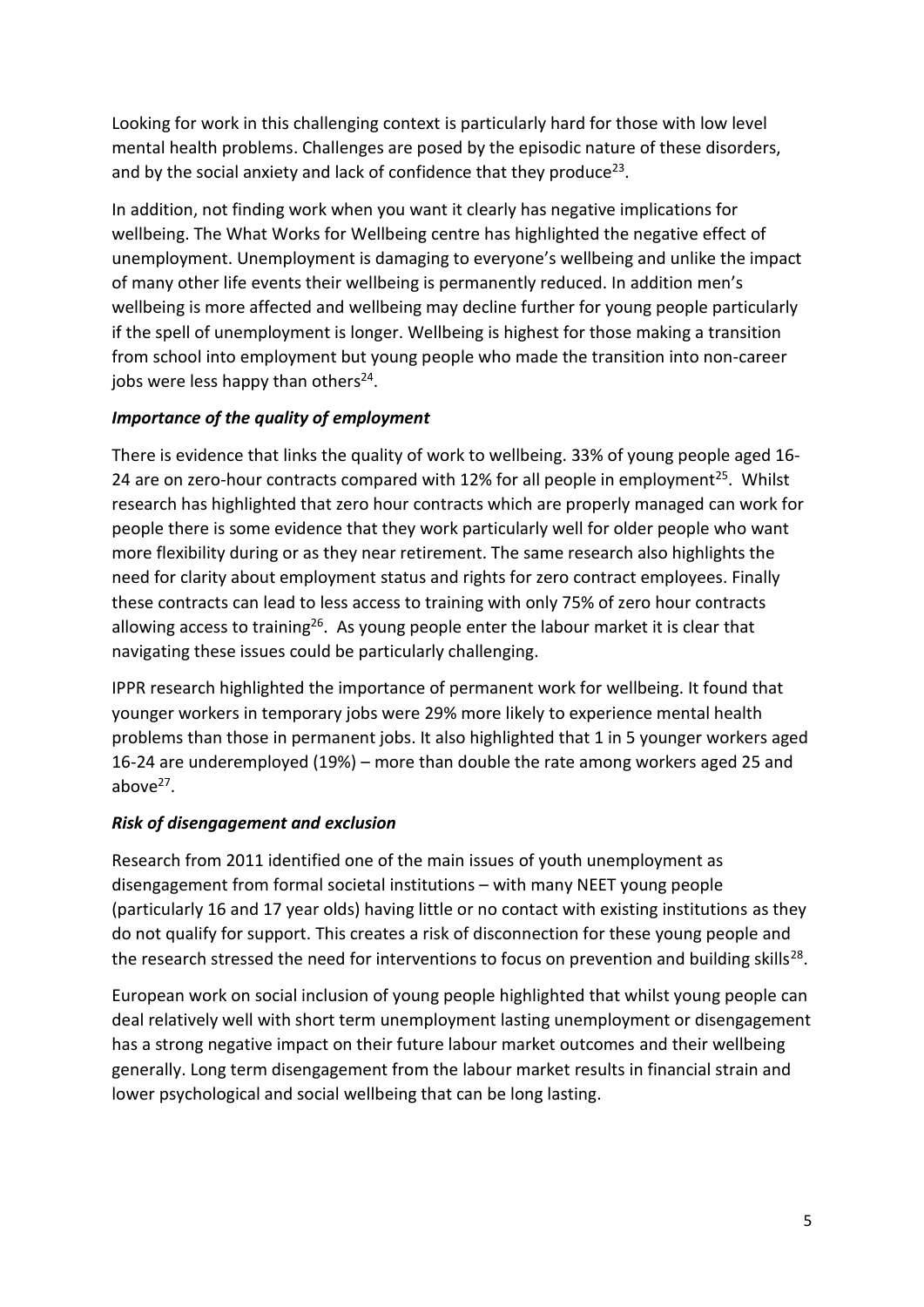### **What can support young people into work?**

*Helping build confidence and experience:* Although there is a limited research base on what works specifically for young people, building confidence and relevant experience has been shown to help improve outcomes for adults with mental health problems<sup>29</sup>. For young people this might include:

- supporting young people to engage in the labour market whilst they are at school or in the school to work transition
- developing flexible work experience programmes that work for young people with anxiety and/or depression
- supporting basic literacy and numeracy skills
- alternative options to the basic academic route e.g. apprenticeships and vocational education and training

*Supported employment:* A literature review on how to help young people with mental health problems to find and keep employment identified two main models. The first was supported employment – the 'place then train' model. The second was pre-vocational training - the 'train then place' model. Existing evidence clearly supported the supported employment model, and there was less support for relying on pre-vocational training<sup>30</sup>.

The supported employment model has been implemented in the UK as the Individual Placement and Support model, but in general this relates to people with severe and enduring mental health problems rather than young people just starting out on their careers<sup>31</sup>. Supported employment for young people might include<sup>32</sup>:

- supported internships (currently provided for young people with SEND but could be extended)
- training of job coaches

*Working with employers:* As well as financial barriers to interventions resistance from adults and institutions can be a challenge and focusing on improving participation mechanisms for young people is important as part of this agenda. Some important considerations for success include<sup>33</sup> 34:

- reducing stigma around mental health problems
- a greater emphasis on the motivation and active engagement of young people
- effective partnerships amongst all local stakeholders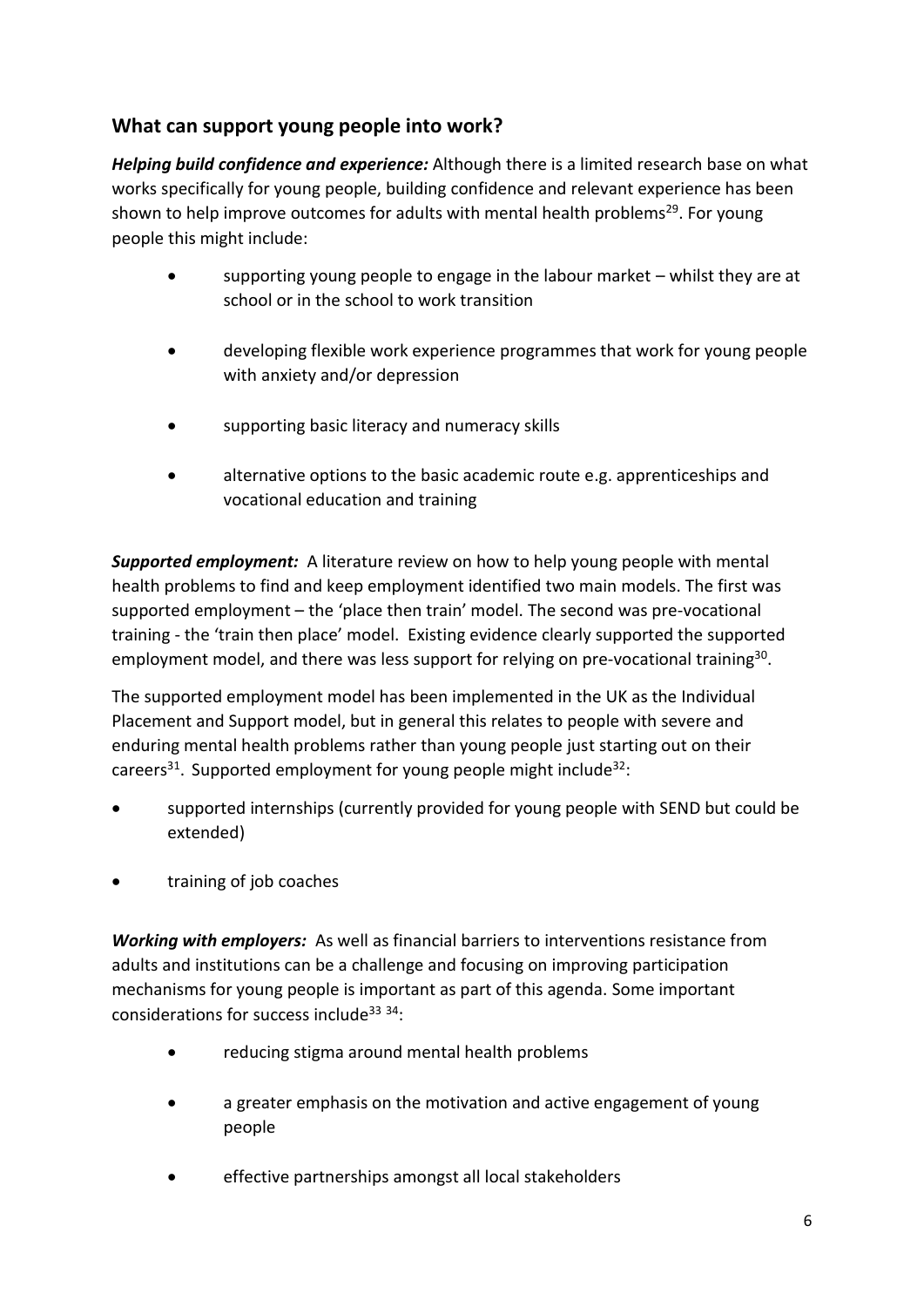providing young people with a financial incentive

Overall, the key to improving employment outcomes for young people with low level mental health problems is ensuring interventions are good quality, with a clear focus on sustainable and supported employment, together with an approach to social inclusion which is broader and goes beyond the labour market – approaches such as mentoring, counselling and volunteering are often supported by not for profit organisations.

### **Challenges facing particular groups of young people**

There are particular groups of young people who are affected disproportionately by mental health issues and who struggle to access work. This project will explore these barriers with young carers, young LGBT people, young people who have experience of the criminal justice system and young Gypsy and Travellers. This will help to further understand the particular issues affecting these groups.

### *Young people from marginalised groups*

Department for Education analysis<sup>35</sup> published in 2018 demonstrates how marginalised and vulnerable groups of young people are more likely than their peers to not be in education, employment or training long term. Of the cohort they analysed of the young people who were NEET for a whole year, 15% were looked after children, 36% had been identified as Children in Need, 5% had accessed alternative education provision or a Pupil Referral Unit, 36% had Special Educational Needs, persistent absence or had been excluded and 3% had free school meals.

Evidence from the Office of National Statistics labour force survey also demonstrates that the proportion of 16-24 year olds who were NEET was higher for those with disabilities (29%), compared to those without (9%) 16-24 year olds without any qualifications were almost 2.5 times more likely to be NEET when compared to those who had at least GCSE qualifications In addition, the proportion of 16-24 year olds was highest for those who identified as having a Pakistani/Bangladeshi or a mixed background. Only 5% were not from any identified group.

### *Young adult carers*

Being a young adult carer is a risk factor for young people's mental health. The 2017 GP Patient Survey found that 45% of young adult carers reported suffering from depression or anxiety compared to 31% of young people not in a caring role<sup>36</sup>. Research into young adult carers and employment has also found that 51% of young adult carers reported having mental health problems<sup>37</sup>.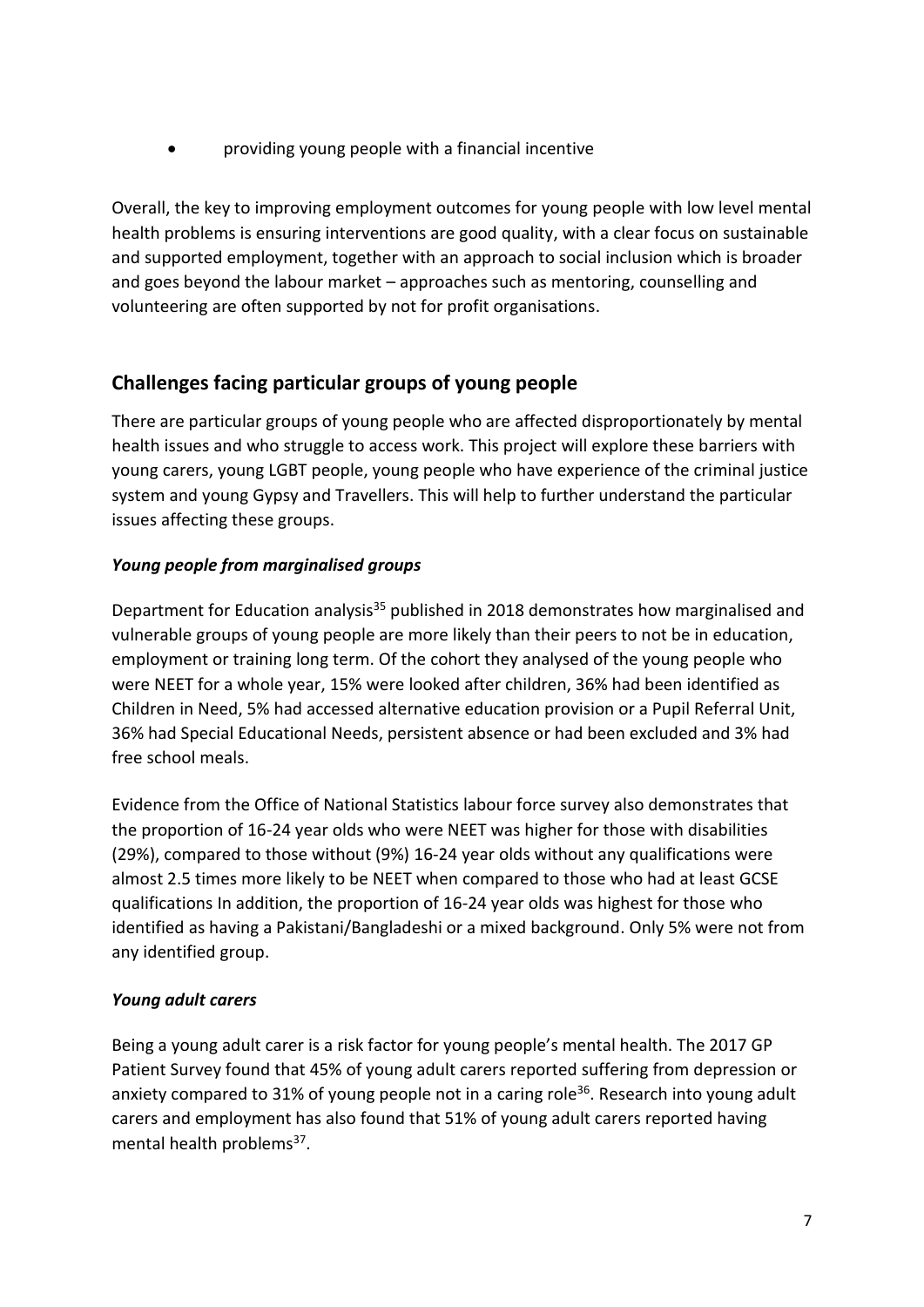For many young adult carers, having a mental health issue acts as an additional barrier to work, with lower educational attainment and challenges in managing work alongside a caring role, to limit their ability to get into and stay in employment. See Appendix 1 - *Data and Evidence Summary Young Adult Carers,* for more information*.* 

*"A couple of the young adult carers that I am supporting at the moment have really struggled to engage in education and employment as a result of a combination of their caring situation paired with depression and anxiety."* Young Adult Carer Worker, Newcastle Carers

#### *Long term NEET*

The types of interventions that work to reduce the level of young people who are NEET vary for different groups of young people. Young people who have been NEET for a shorter amount of time may benefit from more effective sign posting. But this is not likely to impact young people who have been NEET for a longer time and greater effort is needed to reach the most vulnerable groups of young people who are more likely to be in this group.

### **Conclusions**

Although there is a fairly extensive literature on the relationship between employment and mental health, there is less that is specifically focused on young people at the start of their working lives. Yet significant proportions – perhaps as many as a quarter of young people – start experiencing low level mental health symptoms such as anxiety and depression. Helping them to establish themselves in the workforce is critical to their successful transition to adulthood. They need help in overcoming barriers including the challenges of applying for and starting work, as well as the challenges of adjusting to the workplace and finding the support they need to keep going. The benefits of engaging in work are clear, and it is worth investing in new ways of providing this support.

Emerging evidence suggests that there are a number of initiatives that may help, including preparing young people before they tackle the labour market, but also – and perhaps particularly importantly – supporting them through the first few months of their jobs, and helping them if the pathway is not clear. Certain groups of young people may be doubly challenged, through both mental health problems and the life situation they are in, such as young people separated from their families, or providing the role of carer. There is also some focus on the importance of collaborative cross agency working at a local level that can help to facilitate young people's access to work and the support that they need to remain in work. The remainder of this project will build on this review and begin to establish the best ways to achieve the extra support these groups of young people need.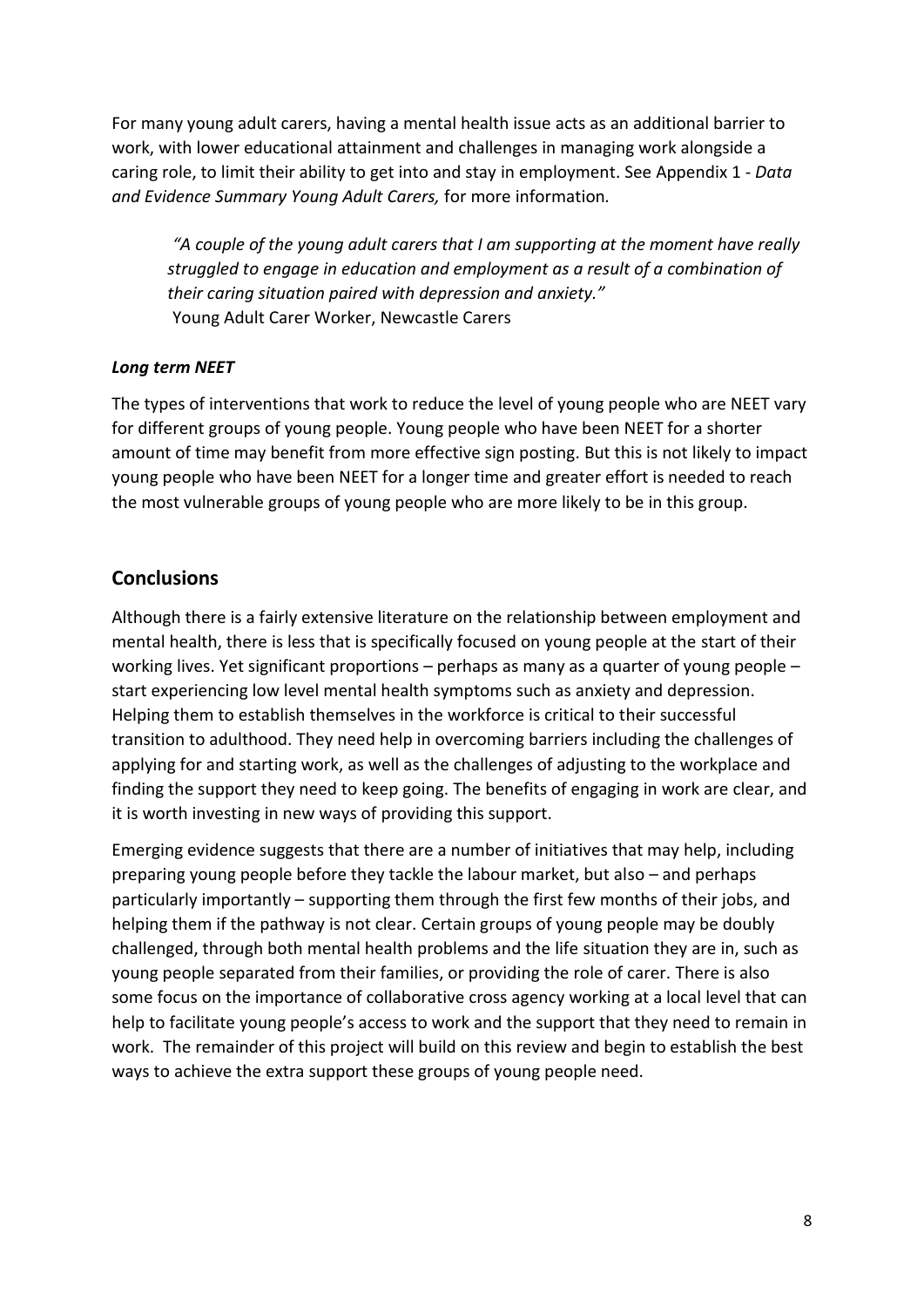#### **About the organisations undertaking this work**

This work is part of the additional work programme of the [Health and Wellbeing Alliance,](https://www.england.nhs.uk/hwalliance/) a group of 21 organisations that have been brought together to bring the voluntary sector's voice and expertise into national policy making. Together with the [Young People's Health Partnership](http://www.youngpeopleshealth.org.uk/yphp) the project is being delivered by the following members of the Alliance:

- Carers Trust
- Friends, Families and Travellers
- The National LGB&T Partnership
- Association of Mental Health Providers
- Nacro
- NAVCA
- The Men's Health Forum

*Emma Rigby, Ann Hagell and Rakhee Shah, Young People's Health Partnership*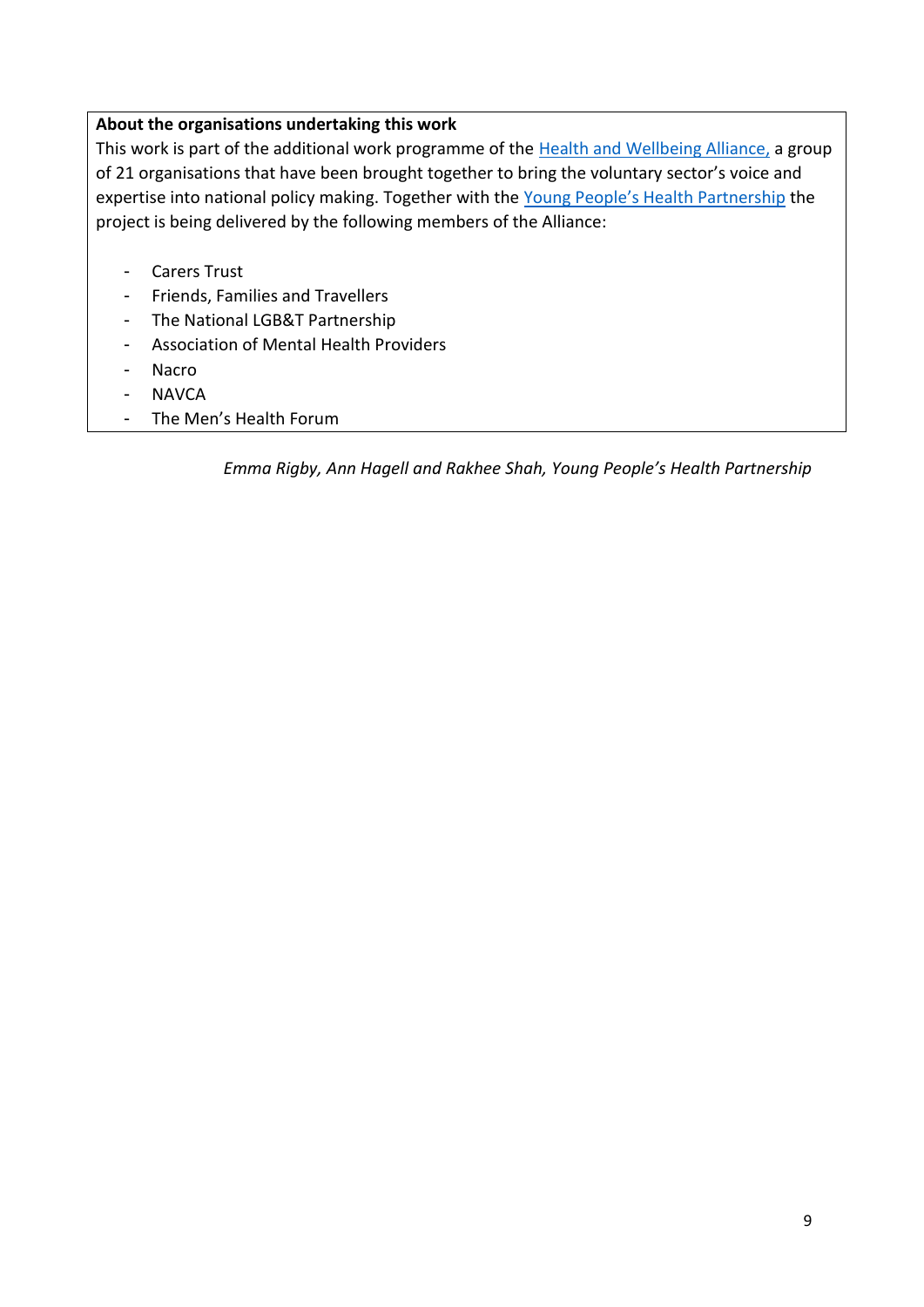### **References**

**.** 

- <sup>1</sup> Office of National Statistics (2018*) NEET Statistics Quarterly Brief October to December 2017,* England: ONS [https://assets.publishing.service.gov.uk/government/uploads/system/uploads/attachment\\_data/file/68388](https://assets.publishing.service.gov.uk/government/uploads/system/uploads/attachment_data/file/683881/SFR13-2018_NEET_Statistics_Quarterly_Brief_Q4-2017.pdf) [1/SFR13-2018\\_NEET\\_Statistics\\_Quarterly\\_Brief\\_Q4-2017.pdf](https://assets.publishing.service.gov.uk/government/uploads/system/uploads/attachment_data/file/683881/SFR13-2018_NEET_Statistics_Quarterly_Brief_Q4-2017.pdf)
- <sup>2</sup> Office of National Statistics (2018) *Young people not in education, employment or training (NEET*), England: **ONS**

[https://www.ons.gov.uk/employmentandlabourmarket/peoplenotinwork/unemployment/bulletins/youngpe](https://www.ons.gov.uk/employmentandlabourmarket/peoplenotinwork/unemployment/bulletins/youngpeoplenotineducationemploymentortrainingneet/august2018) [oplenotineducationemploymentortrainingneet/august2018](https://www.ons.gov.uk/employmentandlabourmarket/peoplenotinwork/unemployment/bulletins/youngpeoplenotineducationemploymentortrainingneet/august2018)

- <sup>3</sup> Association for Young People's Health (2017) *Key Data on Young People.* London: AYPH <http://www.ayph.org.uk/keydata2017/FullVersion2017>
- <sup>4</sup> Kessler R, Bergland P, Demler O, Jin R, Merikangas K, Walters E (2005) *Lifetime prevalence and age-of-onset distributions of DSM-IV disorders in the National Comorbidity Survey Replication. Arch Gen Psychiatry*, 62, 593-602
- <sup>5</sup> McManus S, Bebbington P, Jenkins R, Brugha T (Eds) (2016) *Mental health and wellbeing in England: Adult Psychiatric Morbidity Survey 2014*. Leeds: NHS
- <sup>6</sup> YouGov (2018*) Prevalence of mental health problems among students*. <https://yougov.co.uk/news/2016/08/09/quarter-britains-students-are-afflicted-mental-hea/>
- <sup>7</sup> Association for Young People's Health (2017) *Key Data on Young People*. London: AYPH

<sup>8</sup> Royal College of Speech and Language Therapists *Supporting social, emotional and mental health and wellbeing* [https://www.rcslt.org/speech-and-language-therapy/clinical-information/social-emotional-and](https://www.rcslt.org/speech-and-language-therapy/clinical-information/social-emotional-and-mental-health%23section-2)[mental-health#section-2](https://www.rcslt.org/speech-and-language-therapy/clinical-information/social-emotional-and-mental-health%23section-2)

<sup>9</sup> Office of National Statistics (2018) *NEET Statistics Quarterly Brief October to December 2017*, England: ONS

- <sup>10</sup> Department of Education (2018) *Characteristics of young people who are long term NEET*, England: DFE *[https://assets.publishing.service.gov.uk/government/uploads/system/uploads/attachment\\_data/file/679535](https://assets.publishing.service.gov.uk/government/uploads/system/uploads/attachment_data/file/679535/Characteristics_of_young_people_who_are_long_term_NEET.pdf) [/Characteristics\\_of\\_young\\_people\\_who\\_are\\_long\\_term\\_NEET.pdf](https://assets.publishing.service.gov.uk/government/uploads/system/uploads/attachment_data/file/679535/Characteristics_of_young_people_who_are_long_term_NEET.pdf)*
- <sup>11</sup> Office of National Statistics (2018) *Young People not in education, employment or training (NEET),* England: August 2018
- <sup>12</sup> Office of National Statistics (2015), Statistical Bulletin *'Young People Not in Education, Employment or Training (NEET), November 2015',* England: ONS [https://www.ons.gov.uk/employmentandlabourmarket/peoplenotinwork/unemployment/bulletins/youngp](https://www.ons.gov.uk/employmentandlabourmarket/peoplenotinwork/unemployment/bulletins/youngpeoplenotineducationemploymentortrainingneet/2015-08-20) [eoplenotineducationemploymentortrainingneet/2015-08-20](https://www.ons.gov.uk/employmentandlabourmarket/peoplenotinwork/unemployment/bulletins/youngpeoplenotineducationemploymentortrainingneet/2015-08-20)
- <sup>13</sup> Office of National Statistics (2017), Statistical Bulletin *'Young People Not in Education, Employment or Training (NEET), November 2017',* England: ONS [https://www.ons.gov.uk/employmentandlabourmarket/peoplenotinwork/unemployment/bulletins/youngp](https://www.ons.gov.uk/employmentandlabourmarket/peoplenotinwork/unemployment/bulletins/youngpeoplenotineducationemploymentortrainingneet/november2017) [eoplenotineducationemploymentortrainingneet/november2017](https://www.ons.gov.uk/employmentandlabourmarket/peoplenotinwork/unemployment/bulletins/youngpeoplenotineducationemploymentortrainingneet/november2017)

<sup>14</sup> Balmer N J, Pleasence P and Hagell A (2015) *Health inequality and access to justice: Young people, mental health and legal issues*. London: Youth Access

<sup>15</sup> O'Dea B, Glzier N Purcell R et al (2014) *A cross-sectional exploration of the clinical characteristics of disengaged (NEET) young people in primary mental healthcare.* BMJ Ope, 12, e006378 Power E, Clarke M, Kelleher L et al (2015) *The association between economic inactivity and mental health among young people: A longitudinal study of young adults who are not in employment, education or training.*  Irish Journal of Psychological Medicine, 32(1) 155-160

- <sup>16</sup> Lager A and Bremberg S (2009) *Association between labour market trends and trends in young people's mental health in ten European countries 1983-2005.* BMC Public Health, 9, Article 325
- <sup>17</sup> Feng Z (2015) *Consequences, risk factors, and geography of young people not in education, employment or training (NEET)* Scotland: Scottish Government <https://calls.ac.uk/wp-content/uploads/00487854.pdf>
- <sup>18</sup> Nomis (2018) *Official labour market statistics* <https://www.nomisweb.co.uk/sources>
- <sup>19</sup> Sefton M (2009) *With rights in mind: Is there a role for social welfare law advice in improving young people's mental health? A review of evidence*. London: Youth Access <http://www.youthaccess.org.uk/downloads/withrightsinmind.pdf>

<sup>20</sup> Beyond Blue (2011) *Mental health and workforce participation*. Australia: Beyond Blue [https://www.beyondblue.org.au/docs/default-source/policy-submissions/bw0100-policy-submission--](https://www.beyondblue.org.au/docs/default-source/policy-submissions/bw0100-policy-submission---mental-health-and-workforce-participation.pdf?sfvrsn=2) [mental-health-and-workforce-participation.pdf?sfvrsn=2](https://www.beyondblue.org.au/docs/default-source/policy-submissions/bw0100-policy-submission---mental-health-and-workforce-participation.pdf?sfvrsn=2)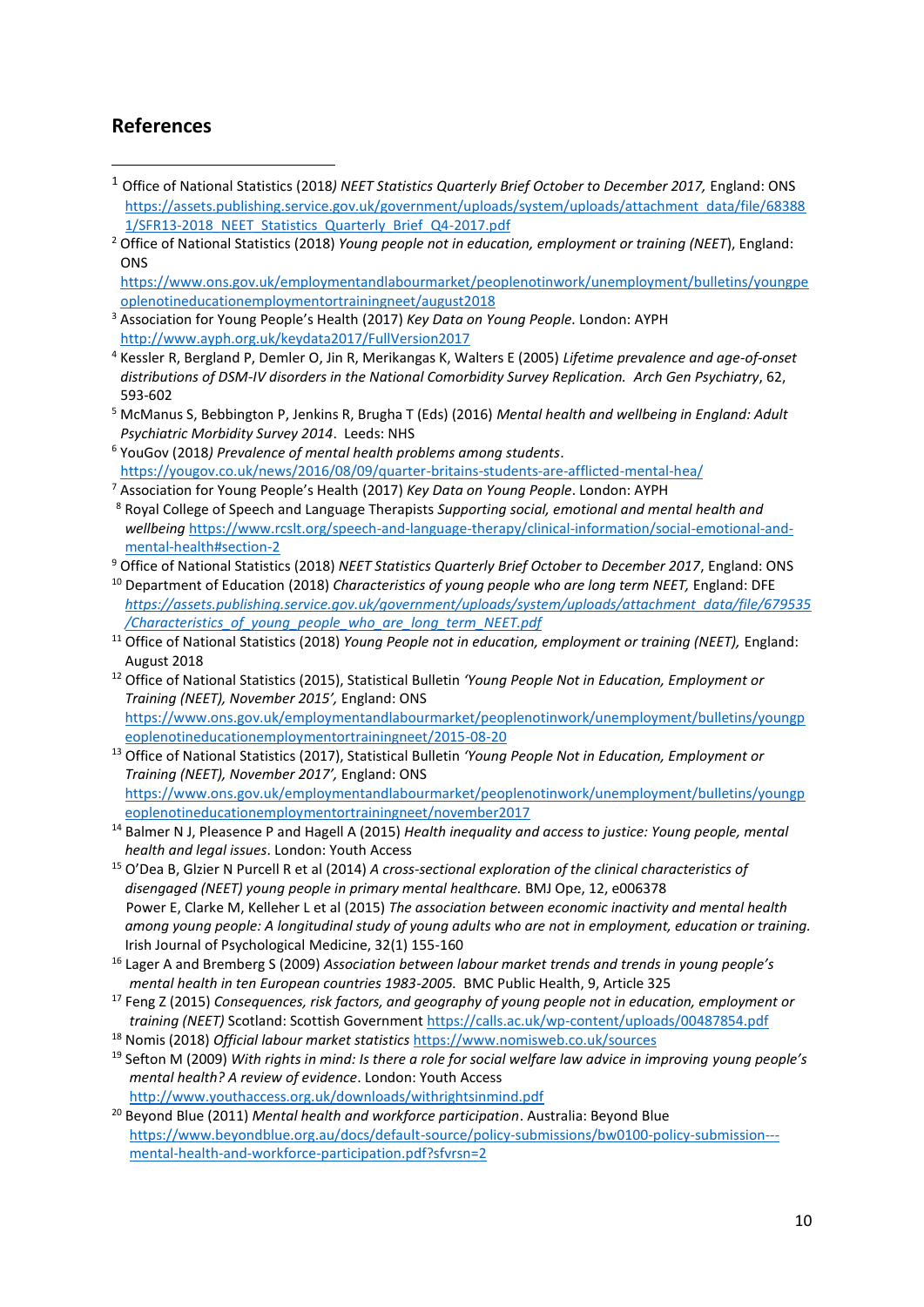- 1 <sup>21</sup> Health Foundation/Association for Young People's Health (2018) *Working paper: The Social Determinants of young people's health.* London: Health Foundation/AYPH *[http://www.youngpeopleshealth.org.uk/wp](http://www.youngpeopleshealth.org.uk/wp-content/uploads/2018/06/The-Social-Determinants-of-Young-Peoples-Health-Working-Paper.pdf)[content/uploads/2018/06/The-Social-Determinants-of-Young-Peoples-Health-Working-Paper.pdf](http://www.youngpeopleshealth.org.uk/wp-content/uploads/2018/06/The-Social-Determinants-of-Young-Peoples-Health-Working-Paper.pdf)*
- <sup>22</sup> Audit Commission (2010) *Against the Odds: Re-engaging young people in education, employment or training* [https://webarchive.nationalarchives.gov.uk/20101217201248/http://www.audit](https://webarchive.nationalarchives.gov.uk/20101217201248/http:/www.audit-commission.gov.uk/nationalstudies/localgov/againsttheodds/pages/targetedbriefingsforpractitioners.aspx)[commission.gov.uk/nationalstudies/localgov/againsttheodds/pages/targetedbriefingsforpractitioners.aspx](https://webarchive.nationalarchives.gov.uk/20101217201248/http:/www.audit-commission.gov.uk/nationalstudies/localgov/againsttheodds/pages/targetedbriefingsforpractitioners.aspx)
- <sup>23</sup> Beyond Blue (2011) *Mental health and workforce participation*
- <sup>24</sup> What Works Wellbeing (2017) *Unemployment, (re)employment and wellbeing* <https://whatworkswellbeing.org/product/unemployment-reemployment-and-wellbeing/>
- <sup>25</sup> Association for Young People's Health (2017) *Key Data on Young People*. London: AYPH
- <sup>26</sup> Chartered Institute of Professional Development (2013) *Zero Hour Contracts: myth and reality.* London: CIPD [https://www.cipd.co.uk/Images/zero-hours-contracts\\_2013-myth-reality\\_tcm18-10710.pdf](https://www.cipd.co.uk/Images/zero-hours-contracts_2013-myth-reality_tcm18-10710.pdf)
- <sup>27</sup> Thorley C and Cook W (2017) *Flexibility for who? Millennials and mental health in the modern labour market.*  London: IPPR <https://www.ippr.org/research/publications/flexibility-for-who>
- <sup>28</sup> Britton, J, Gregg, P, Macmillan, L & Mitchell, S (2011), *The early bird .. preventing young people from becoming a NEET statistic.* Bristol: Department of Economics and CMPO, University of Bristol
- <sup>29</sup> NDTI and Council for Disabled Children (2014*) Supporting young people with mental health problems into employment: A rapid review of the evidence*. London: NDTI [https://www.ndti.org.uk/uploads/files/Supporting\\_yp\\_into\\_employment\\_-\\_Final.pdf](https://www.ndti.org.uk/uploads/files/Supporting_yp_into_employment_-_Final.pdf)
- <sup>30</sup> National Development Team for Inclusion and Council for Disabled Children (2014*) Supporting young people with mental health problems into employment: A rapid review of the evidence*. London: NDTI
- <sup>31</sup> NHS England *Individual Placement and Support offers route to employment for people with severe mental health conditions.*

[https://www.england.nhs.uk/mental-health/case-studies/individual-placement-and-support-offers-route](https://www.england.nhs.uk/mental-health/case-studies/individual-placement-and-support-offers-route-to-employment-for-people-with-severe-mental-health-conditions/)[to-employment-for-people-with-severe-mental-health-conditions/](https://www.england.nhs.uk/mental-health/case-studies/individual-placement-and-support-offers-route-to-employment-for-people-with-severe-mental-health-conditions/)

- <sup>32</sup> Preparing for Adulthood (2018) *Setting up a local supported internship forum and training job coaches.* London: Preparing for Adulthood
	- <https://www.preparingforadulthood.org.uk/SiteAssets/Downloads/gvcnn4oi636517889338335963.pdf>
- <sup>33</sup> Britton, J, Gregg, P, Macmillan, L & Mitchell, S (2011), *The early bird .. preventing young people from becoming a NEET statistic.* Bristol: Department of Economics and CMPO, University of Bristol
- <sup>34</sup> M. Mascherini and S. Ledermaier,(2015) *Social Inclusion of Young People,* Eurofound [https://www.eurofound.europa.eu/publications/report/2015/labour-market-social-policies/social](https://www.eurofound.europa.eu/publications/report/2015/labour-market-social-policies/social-inclusion-of-young-people)[inclusion-of-young-people](https://www.eurofound.europa.eu/publications/report/2015/labour-market-social-policies/social-inclusion-of-young-people)
- <sup>35</sup> Department For Education (2018) *Characteristics of young people who are long term NEET* <sup>36</sup> IPSOS Mori/NHS England (2017) *GP Patient Survey* Infographic.
- [https://www.ipsos.com/sites/default/files/ct/publication/documents/2017-08/ipsos-mori-gp-patient](https://www.ipsos.com/sites/default/files/ct/publication/documents/2017-08/ipsos-mori-gp-patient-survey-infographic-july-2017.pdf)[survey-infographic-july-2017.pdf](https://www.ipsos.com/sites/default/files/ct/publication/documents/2017-08/ipsos-mori-gp-patient-survey-infographic-july-2017.pdf)
- <sup>37</sup> Sempik,J and Becker, S (2014) *Young Adult Carers and Employment* London: Carer's Trust <http://static.carers.org/files/young-adult-carers-and-employmentlo-final-7008.pdf>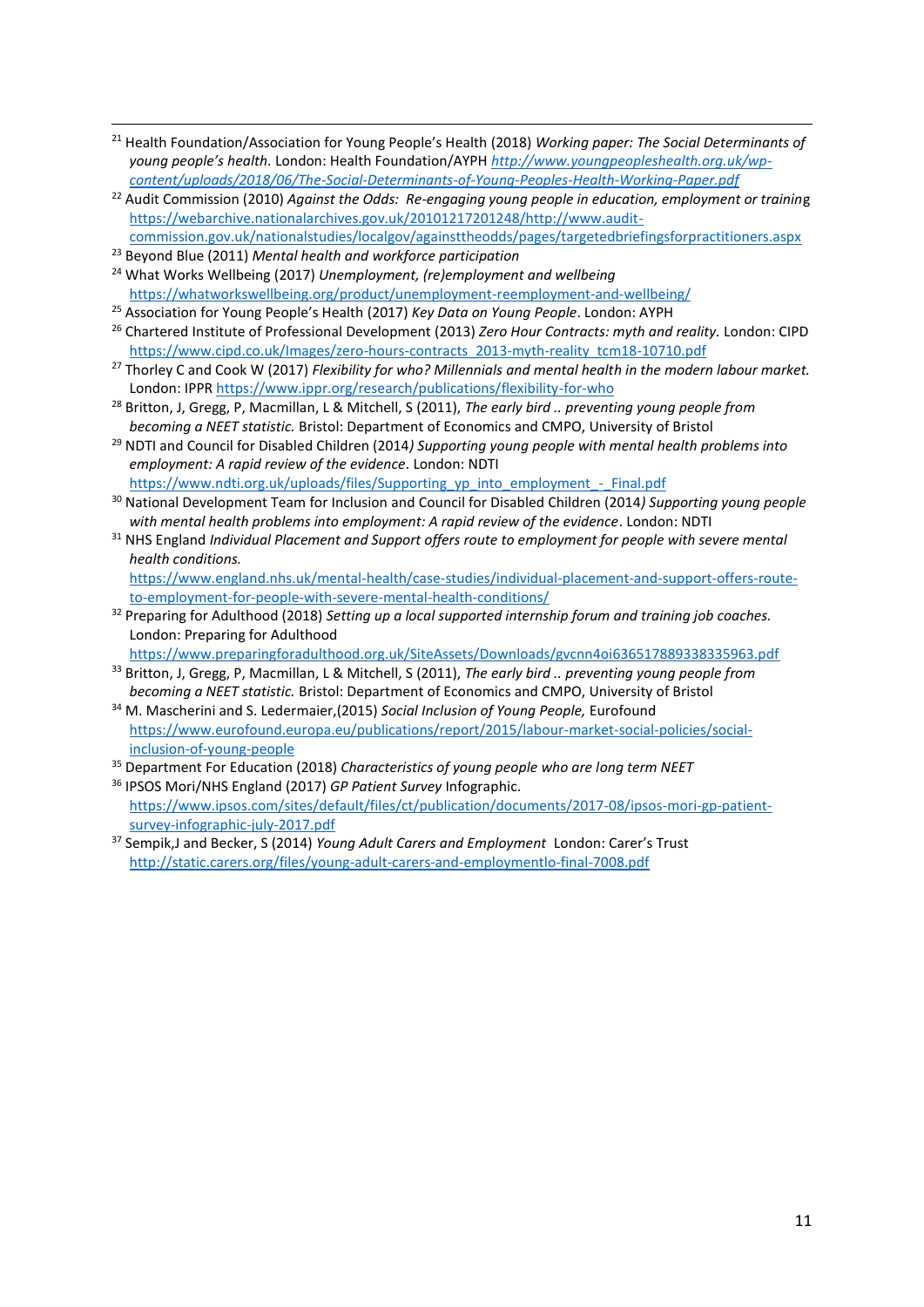

### **Appendix 1 – Prepared by Carers Trust**

## **Data and evidence summary – young adult carers and the issues they experience around employment and mental health**

#### **Introduction**

1

Young adult carers are young people aged 16-25 who provide unpaid care to a family member who is disabled, physically or mentally ill, or misuses substances who are transitioning into adulthood.

The 2011 census identified more than 375,000 young adult carers in the UK, but this is believed to be a huge underestimate of the true numbers as many young adults hide their caring role or do not identify themselves as carers.

BBC News released findings from new research in September 2018<sup>1</sup> showing that 800,000 secondary school pupils identified themselves as young carers within a recent Nottingham University survey – the equivalent of six young carers in every secondary school classroom. This represents an increase when compared with similar research from 2010, which suggested there could be around 700,000 young carers within secondary schools in England.

Evidence suggests that young adult carers are particularly at risk of developing mental health issues, and experience particularly challenges getting into and staying in employment, often related to their caring role.

#### **Young adult carers and education**

Young adult carers' challenges in employment can be influenced by their previous experiences in education. Young adult carers can struggle to manage their caring role alongside their education, which has consequences for their attainment in school, college and university.

- Young carers responding to a survey missed or cut short many school days every year. The average was 48 school days missed or cut short because of their caring role<sup>2</sup>.
- Young carers have significantly lower educational attainment at GCSE level than their peers, the equivalent of nine grades lower overall then their peers (i.e. the difference between nine B's and nine C's). The most frequently reported highest qualification held by the respondents to this survey were GCSEs at grade D-G (28%)<sup>3</sup>.
- 54% of young adult carers surveyed by the University of Nottingham on behalf of Carers Trust thought that they would have got better grades at school if it was not for their caring  $role<sup>4</sup>$ .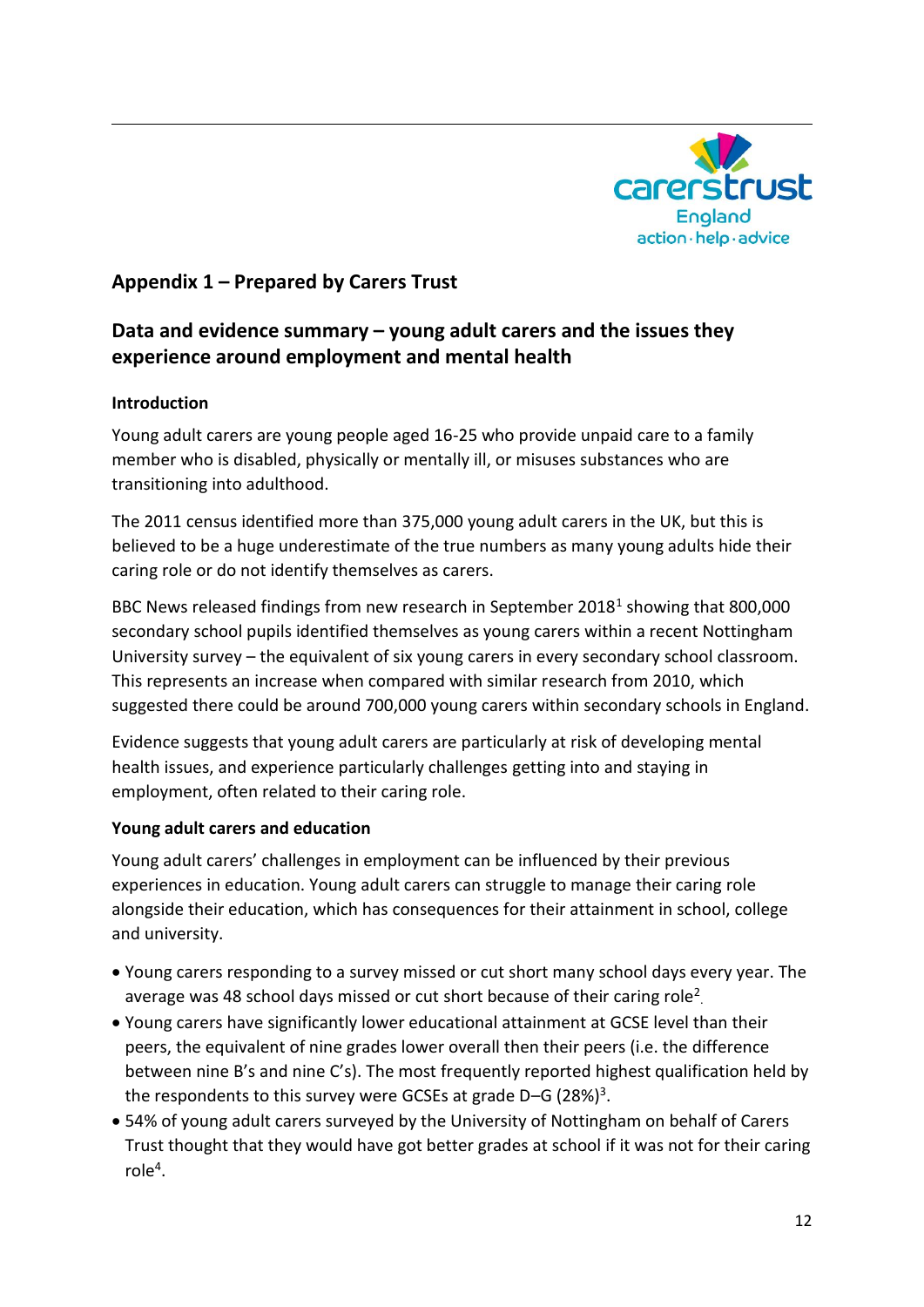- A survey by the National Union of Students found that only 36% of students in college and university with caring responsibilities feel able to balance their responsibilities, compared to 53% of their peers without a caring role<sup>5</sup>.
- Research by Carers Trust and the University of Nottingham found that 29% of young adult carers had dropped out of a course at college or university because of their caring role – four times the national average<sup>6</sup>.

#### **Young adult carers and employment**

1

Young adult carers are twice as likely not to be in education, employment or training (NEET) than their peers without caring responsibilities.

Young adult carers are vulnerable to periods of unemployment because of their caring responsibilities which can be misunderstood by employers. This is particularly difficult when a young adult carer is at the outset of their career and has not yet had the opportunity to establish themselves or their capabilities professionally.

In 2013, Carers Trust commissioned the University of Nottingham to undertake research to understand young adult carers' experiences of getting into and staying in work. These are collated in the report ['Young Adult Carers and Employment'](https://professionals.carers.org/sites/default/files/young_adult_carers_and_employment.pdf).

Findings in this report are informed by the responses of 295 young adult carers aged between 14 and 25 to a survey issued and analysed by the University of Nottingham.

Key findings include:

- Of 77 respondents to the survey who weren't in education, almost half (49.6% were unemployed. This represents 21% of survey respondents who were no longer in school.
- Of the 39 respondents who were in work, 44% had chosen the job because it was not far to travel, and 38% had also considered flexibility of working hours when choosing their job – so that they could continue to care. This tight criteria on potential jobs restricts the types of jobs young adult carers feel able to apply for and leaves them vulnerable to periods of unemployment.
- 32 young adult carers in work (67%) informed their managers of their caring role. 41% of these reported that their managers were not supportive.
- On average, young adult carers were absent from work for the equivalent of 17 days per year, and were late or had to leave early on approximately 79 days per year because of their caring responsibilities. This suggests that ongoing caring commitments can have a substantially disruptive effect on workplace attendance. Even when managers are sympathetic, there is a risk that young adult carers should be perceived as inherently unreliable or unsuitable for promotion.

#### **Young adult carers and low level mental health problems**

Being a young adult carer is a risk factor for young people's mental health.

The 2017 GP Patient Survey found that 45% of young adult carers reported suffering from depression or anxiety compared to 31% of young people not in a caring role<sup>7</sup>.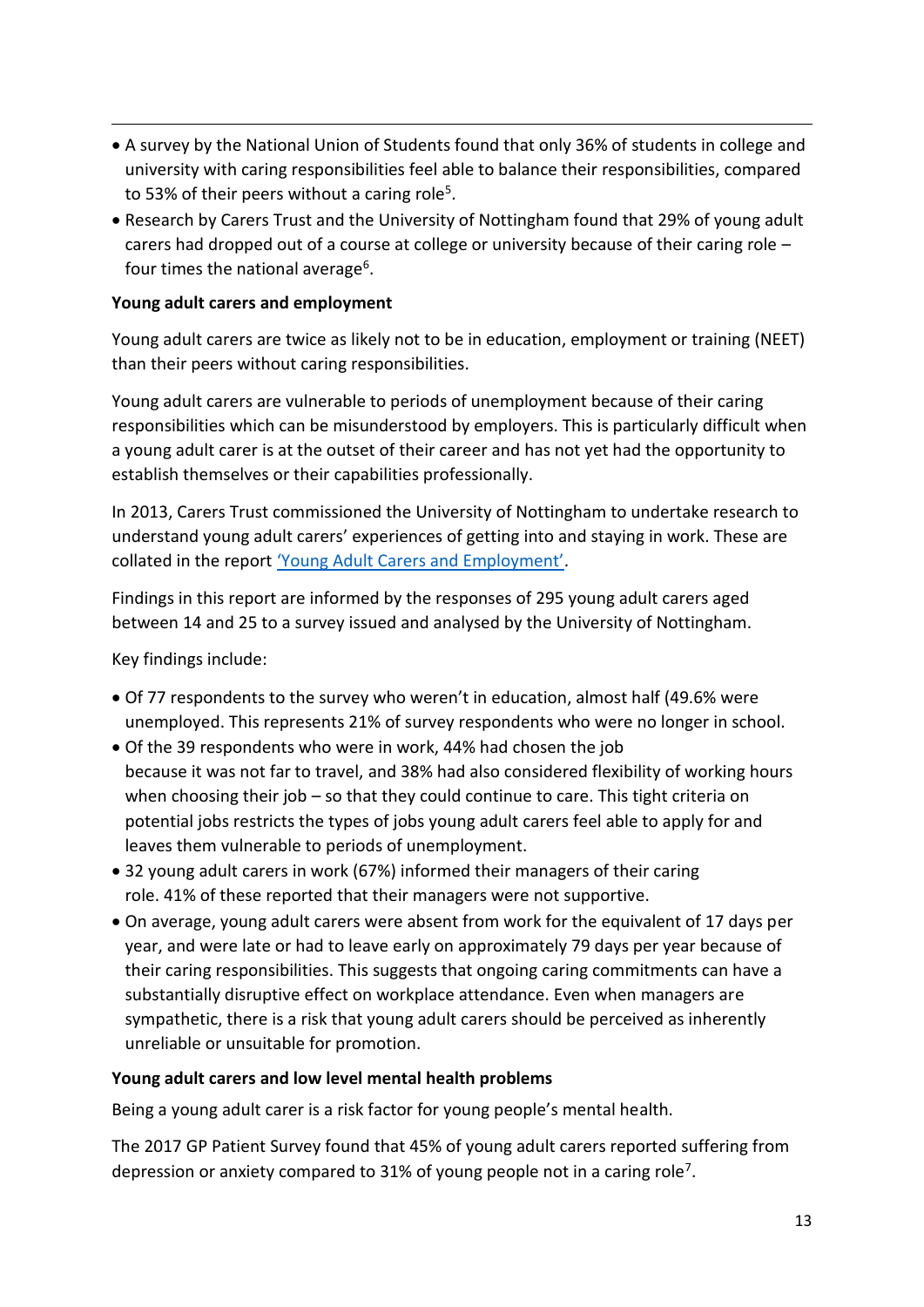The University of Nottingham's research into young adult carers and employment, also found that 51% of young adult carers reported having mental health problem<sup>8</sup>.

For many young adult carers, having a mental health issue acts as an additional barrier, with lower educational attainment and challenges in managing work alongside a caring role, to limit their ability to get into and stay in employment.

Claire Briston, a Young Adult Carer Worker at Newcastle Carers said:

1

**"A couple of the young adult carers that I am supporting at the moment have really struggled to engage in education and employment as a result of a combination of their caring situation paired with depression and anxiety."**

#### **How young adult carers can be supported to get into and stay in employment**

Carers Trust have produced a guide, [Getting Into Work,](https://carers.org/sites/default/files/media/employment_booklet_a5_leaflet_version_4_final.pdf) designed to help young adult carers find a job and stay in work. The guide supports young adult carers with applications and interviews and provides guidance on employment policies, such as how to request flexible working.

Our [professional resources](https://professionals.carers.org/search-professionals?search_api_views_fulltext=employment) regarding carers and employment also highlight a number of steps that employers and other professionals can take that would support young adult carers to get into and stay in work.

- **Targeted career advice -** targeted career advice should be available to young adult carers which addresses their caring responsibilities, recognises any additional skills they have developed in their caring role and supports them to consider all available options
- **Creating a carers policy for the workplace** workplaces can have policies in place that specifically deal with issues that carers could face, for example periods of absence or requesting flexible working. By creating policies specifically for carers, workplaces show that they support, value and understand their needs and reduce uncertainties and stresses that young adult carers might have when applying for jobs. These can be supported by local carers services and other organisations that support carers.
- **Identify young adult carers, and ensure they receive the assessment and support they are entitled to** – young adult carers approaching 18 years of age are entitled to a Transition Assessment under the Care Act 2014. This assessment not only prepares young adult carers for the transition between children's and adult services, but also examines any impact that their caring role is having on their mental health and wellbeing and provides young adult carers with the opportunity to discuss their short and longer term aspirations in education and work. A Carer's Assessment, which young adult carers over the age of 18 are entitled to under the Care Act 2014, should also examine whether the young adult carer's caring role is affecting their health or ability to engage with education and work. Professionals working with 16-25 year olds, including those in mental health settings, should take steps to identify anyone they suspect as being a young adult carer and refer them for appropriate assessment and support from their local authority.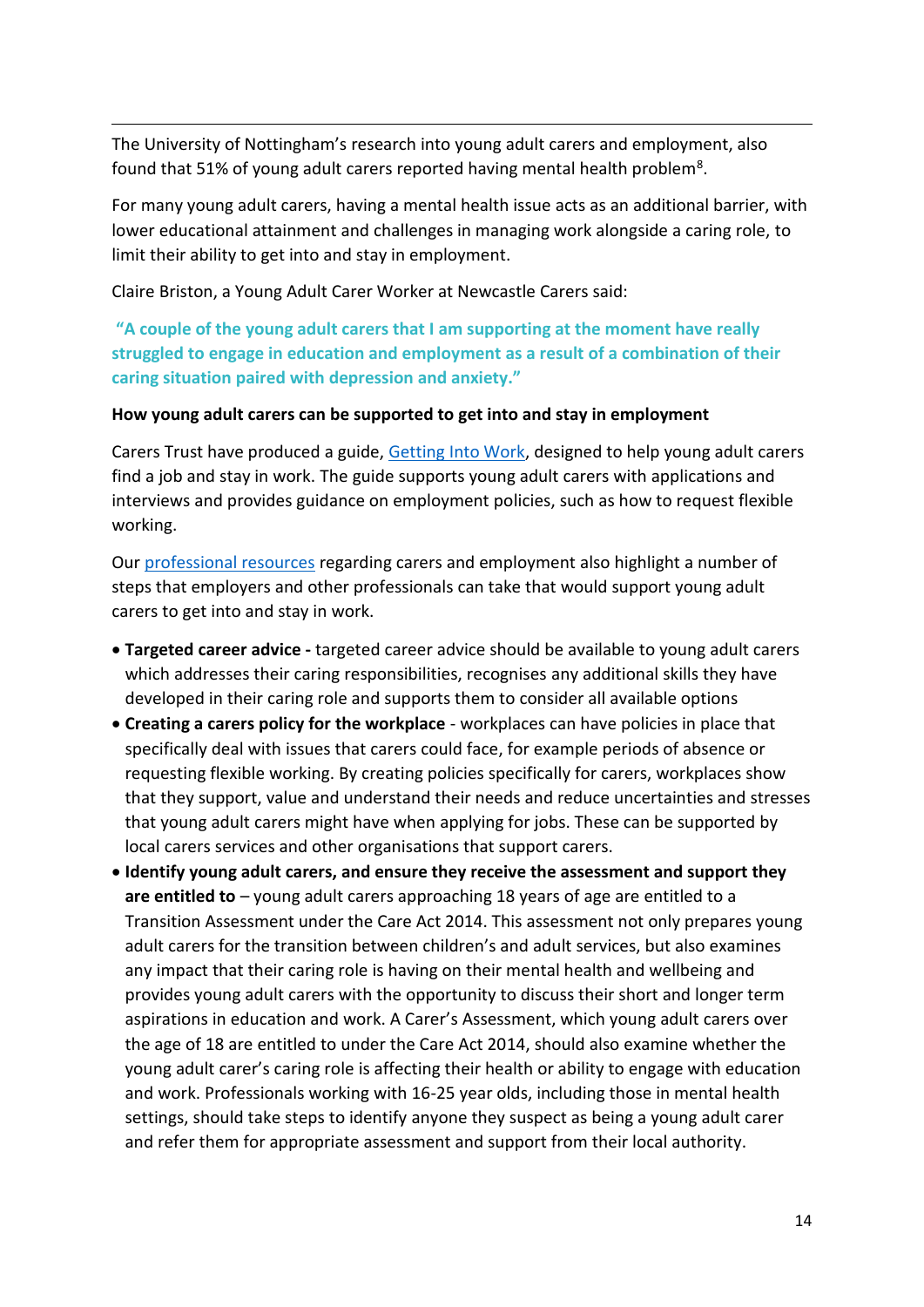#### **Queries and further information**

If you have any questions, please contact Laura Bennett, Acting Head of Policy or Lindsey Crawford, Policy and Development Officer, [lbennett@carers.org](mailto:lbennett@carers.org) or [lcrawford@carers.org](mailto:lcrawford@carers.org)

#### **References – Appendix 1**

\_\_\_\_\_\_\_\_\_\_\_\_\_\_\_\_\_\_\_\_\_\_\_

1

- 1. BBC News (2019). *What is a young carer?* <https://www.bbc.co.uk/newsround/35420196>
- 2. Alexander, C. (2014). *Time to be Heard: A Call for Recognition and Support for Young Adult Carers.* [https://carers.org/sites/default/files/time\\_to\\_be\\_heard\\_report\\_final.pdf](https://carers.org/sites/default/files/time_to_be_heard_report_final.pdf)
- 3. The Children's Society (2013) *Hidden from View: the experiences of young adult carers in England. [https://www.childrenssociety.org.uk/what-we-do/resources-and-publications/publications-library/hidden](https://www.childrenssociety.org.uk/what-we-do/resources-and-publications/publications-library/hidden-view)[view](https://www.childrenssociety.org.uk/what-we-do/resources-and-publications/publications-library/hidden-view)*
- 4. Sempik, J. A. (2014) *Young Adult Carers and Employment. [https://www.sussex.ac.uk/webteam/gateway/file.php?name=young-adult-carers](https://www.sussex.ac.uk/webteam/gateway/file.php?name=young-adult-carers-employment.pdf&site=271)[employment.pdf&site=271](https://www.sussex.ac.uk/webteam/gateway/file.php?name=young-adult-carers-employment.pdf&site=271)*

8. See note 4

<sup>5.</sup> National Union of Students. (2014) *Learning with care: experiences of student carers in the UK. <https://www.nus.org.uk/Global/NEW%20Carers%20research%20report%20WEB.pdf>*

<sup>6.</sup> See note 4

<sup>7.</sup> IPSOS Mori/NHS England. *GP Patient Survey 2017 Infographic.* [https://www.ipsos.com/sites/default/files/migrations/en-uk/files/Assets/Docs/Infographics/gpps-carers](https://www.ipsos.com/sites/default/files/migrations/en-uk/files/Assets/Docs/Infographics/gpps-carers-infographic-2017.pdf)[infographic-2017.pdf](https://www.ipsos.com/sites/default/files/migrations/en-uk/files/Assets/Docs/Infographics/gpps-carers-infographic-2017.pdf)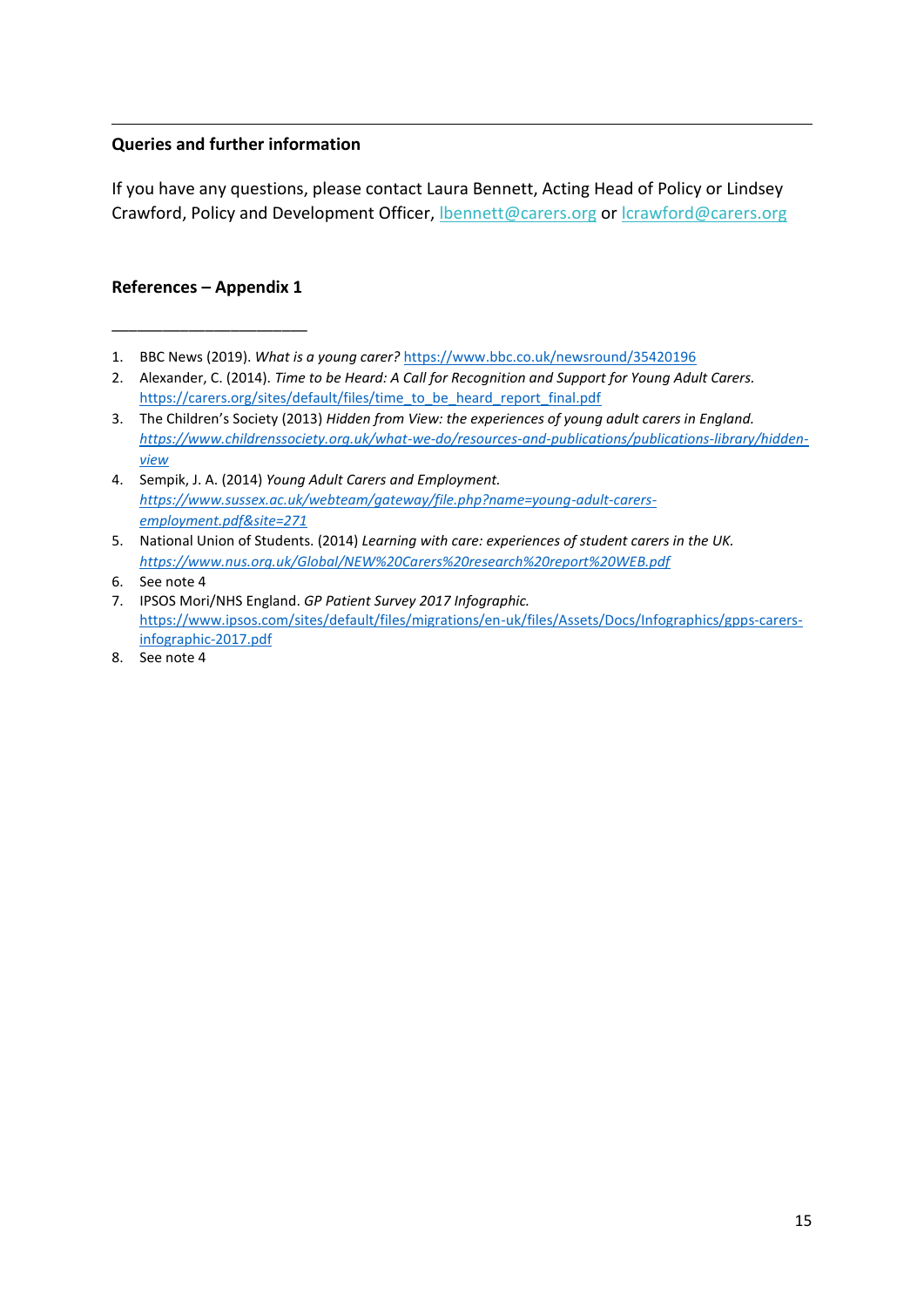

## **Appendix 2 – Prepared by Friends Families and Travellers**

## **Data and evidence summary – young Gypsies and Travellers and the issues they experience around employment and mental health**

#### **Introduction**

1

Young Gypsies and Travellers are defined for this study as aged 16-25 years old.

There are around 300,000 Gypsies and Travellers in England<sup>1</sup>. A number of different groups fall under the umbrella term 'Gypsies and Travellers'. These include Romany Gypsies, Irish Travellers, Scottish Gypsies and Travellers, Welsh Gypsies and Travellers, New Travellers, Boaters and Travelling Showpeople.

Although only Romany Gypsy and Irish Traveller communities have been established as distinct ethnic groups through case law, Scottish Gypsies and Travellers and Welsh Gypsies and Travellers would meet the same criteria and therefore should be considered as members of protected characteristic groups.

Whilst New Travellers, Boaters and Travelling Showpeople are not considered to be ethnic groups, many members of these communities experience similar levels of disadvantage as ethnic Gypsies and Travellers. Many families within New Traveller or Travelling Showpeople communities have been on the road for three or more generations and may one day be considered to be distinct ethnic groups.

Of almost any group in England, young Gypsies and Travellers face some of the greatest issues in accessing and benefiting from the education system. The impact of this follows young Gypsies and Travellers into their working life and can place an additional strain on their mental health.

#### **Young Gypsies and Travellers and education**

Young Gypsies and Travellers face many challenges within the education system.

Nearly nine out of every ten children and young people from a Gypsy, Roma or Traveller background surveyed for the Children's Society reported having suffered racial abuse and nearly two thirds also reported having been bullied or physically attacked<sup>2</sup>.

Around one quarter of Gypsies and Travellers lead nomadic lifestyles and within this around 3000 families live on unauthorised land, largely to due to a chronic lack of site provision<sup>34</sup>. These children are subject to constant evictions, making it difficult to go to school, breaking up continuity in the curriculum and leaving them behind their peers.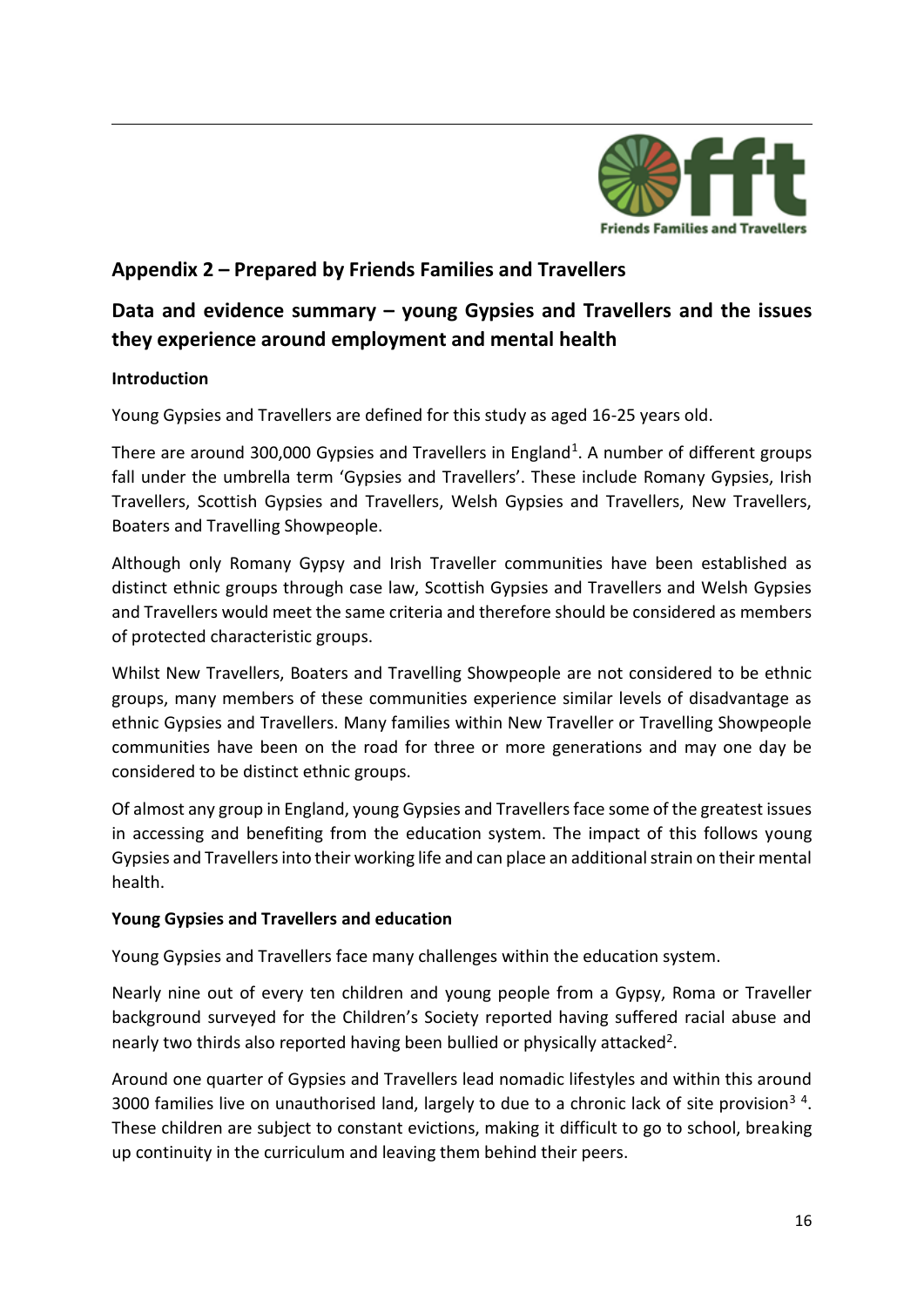1 Young people from Gypsy and Traveller communities often leave school just before entry to secondary education. Young Irish Travellers in a 2015 study by Pavee Point indicated that peer pressure played a role in them leaving school. Participants said that when all of their friends were leaving, they felt they should also leave. Several participants said that there was no pressure at home for them to stay in school<sup>5</sup>.

Until recent years, the majority of local authorities had a dedicated Traveller Education Service (TES) who supported parents to access school places for children, supported children in the classroom and gave advice and support to staff. This was a useful resource for many Gypsies and Travellers, but can now only be found in some local authority areas<sup>6</sup>. Teachers and those in positions of authority can often have low expectations from young Gypsies and Travellers in the classroom and may not push young Gypsies and Travellers to their realise their full potential<sup>7</sup>.

The Race Disparity Audit and the 2011 Census revealed that:

- Gypsies or Irish Travellers over the age of 16 had the highest proportion of people with no qualifications for any ethnic group at 60%. This is considerably higher than for England and Wales as a whole, where the equivalent was 23%<sup>8</sup>.
- 47% of Gypsies and Travellers aged 16-24 had no qualifications compared to 11% of England and Wales as a whole<sup>9</sup>.
- Gypsies and Travellers were the ethnic groups with the lowest proportion of respondents who were economically active at 47 per cent, compared to 63 per cent for England and Wales as a whole<sup>10</sup>.
- Pupils from the Gypsy/Roma and Irish Traveller ethnic groups had the lowest average score in GCSEs of any ethnic group in 2016/7 $11$ .
- Pupils from the Gypsy, Roma and Traveller ethnic groups had the highest 'overall absence' rates and 'persistent absence' rates of any ethnic group in  $2016/7^{12}$ .

### **Young Gypsies and Travellers and employment**

With these figures in mind, the challenges for young Gypsies and Travellers to enter the employment market are huge. Not only are many young Gypsies and Travellers lacking in formal qualifications, we know from our local work that issues with low levels of literacy can potentially further widen the gap to employment and lead to increased anxiety and lack of self-confidence.

The 2011 Census revealed that:

- Gypsies and Irish Travellers were the ethnic groups with the lowest proportion of respondents who were economically active at 47 per cent compared to an average of 63 per cent amongst all residents of England and Wales<sup>13</sup>.
- The most common reason for Gypsies and Irish Travellers being economically inactive is looking after the home or family at 27 per cent<sup>14</sup>.
- Gypsies and Travellers are twice as likely to be self-employed compared to the majority population in England and Wales<sup>15</sup>.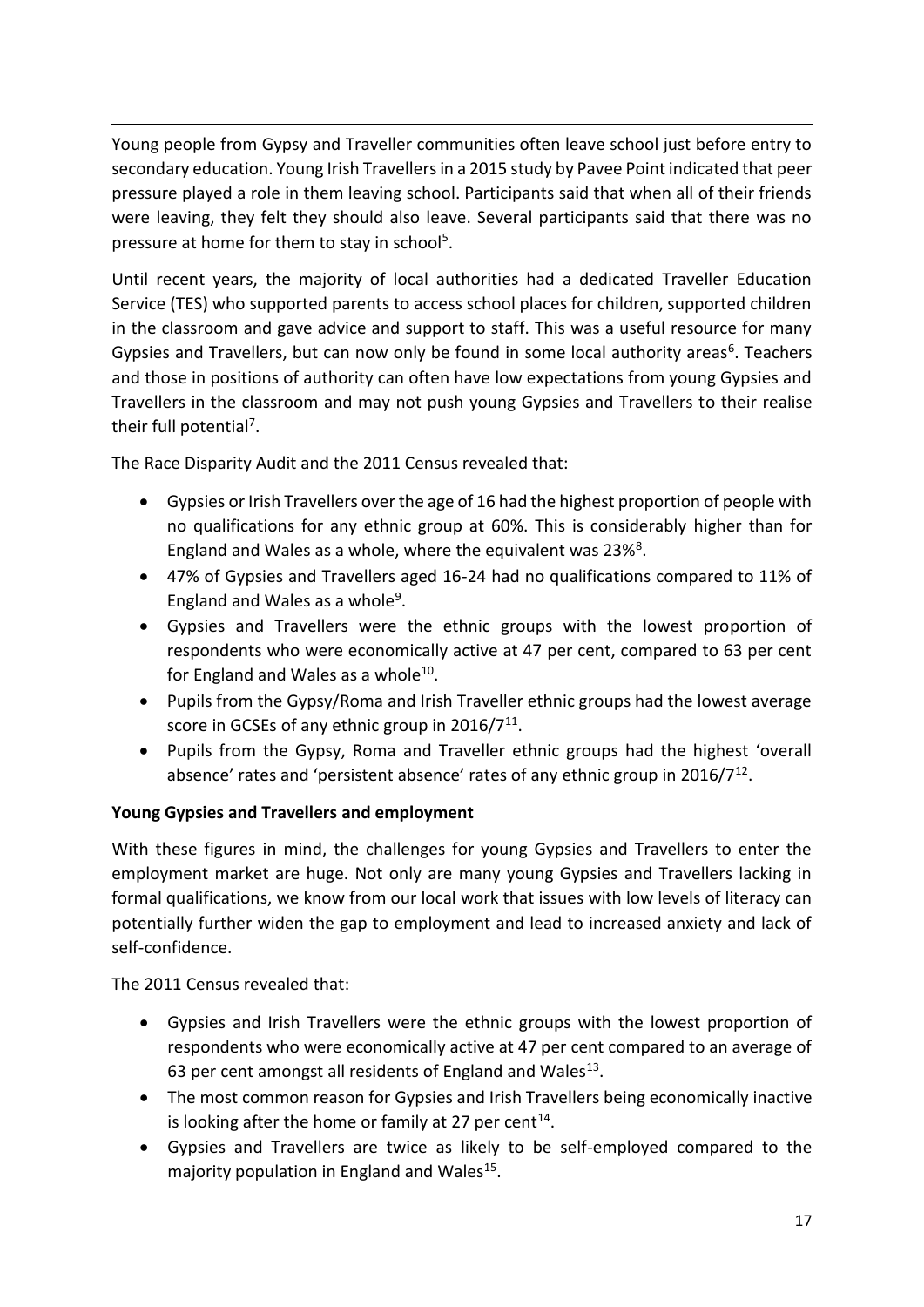Studies have consistently highlighted that young people from Gypsy and Traveller communities often leave school before entry to secondary education<sup>16</sup>. Boys and young men often begin to work alongside their fathers, learning their trades, and girls and young women often stay at home helping their mothers run the family home and caring for younger siblings, children or other family members.

Sadly, there is an acceptance among many young Gypsies and Travellers that they are unlikely to find employment, in part due to leaving school earlier and having fewer qualifications. Participants in a study by Pavee Point equated employment with having to hide their identity and strongly believed that a settled person "would get any job before one of us"<sup>17</sup>.

Fear of facing prejudice is well placed. In 2018, the Equality and Human Rights Commission carried out research on social attitudes which found that 44% of the British public surveyed openly expressed negative feelings towards Gypsies, Roma and Travellers, more than double that of people expressing similar sentiments for any other protected characteristic group<sup>18</sup>. High levels of discrimination can impact particularly on self-employed Gypsies and Travellers who may find it difficult to gain the trust of new customers.

#### **Young Gypsies and Travellers and low level mental health problems**

1

Within Gypsy and Traveller communities, speaking about mental health or admitting poor mental health can often have a stigma attached to it<sup>19</sup>. In Friends Families and Travellers' experience, Gypsy and Traveller men and boys in particular may find these conversations difficult because of their traditional role as providers for the family and a desire to be seen as strong. Some Gypsy and Traveller young people report feeling shame when speaking about mental health and suicide<sup>20</sup>. It is clear that there is a need for work to challenge stigma around mental health and to open up dialogue around poor mental health.

Mental health issues such as anxiety, stress and depression are common in young adults across the board<sup>21</sup>. In the absence of centrally collected and disaggregated data on the health of Gypsies and Travellers, it is difficult to make a precise statement on the levels of prevalence of poor mental health. However, in the biggest piece of research of its kind, academics from the University of Sheffield found that Gypsies and Travellers are nearly three times more likely to be anxious than the general population, and just over twice as likely to be depressed, with women twice as likely as men to experience mental health problems<sup>22</sup>.

Additional issues faced by young Gypsy and Traveller people may lead to an increase in poor mental health, meaning that finding, entering and staying in employment becomes more difficult. Participants in a focus group carried out for this project by Friends Families and Travellers stressed how important young Gypsies and Travellers felt it was that schools supported children into employment and participants emphasised that support needs to come as early as possible for Gypsy and Traveller children.

Obstacles around literacy for young Gypsies and Travellers may mean they (and their family members) have little or no knowledge of mental health issues, diagnosis or what services are available. This may result in young people suffering in silence, through fear of being stigmatised. From Friends, Families and Travellers' experience, within Gypsy and Traveller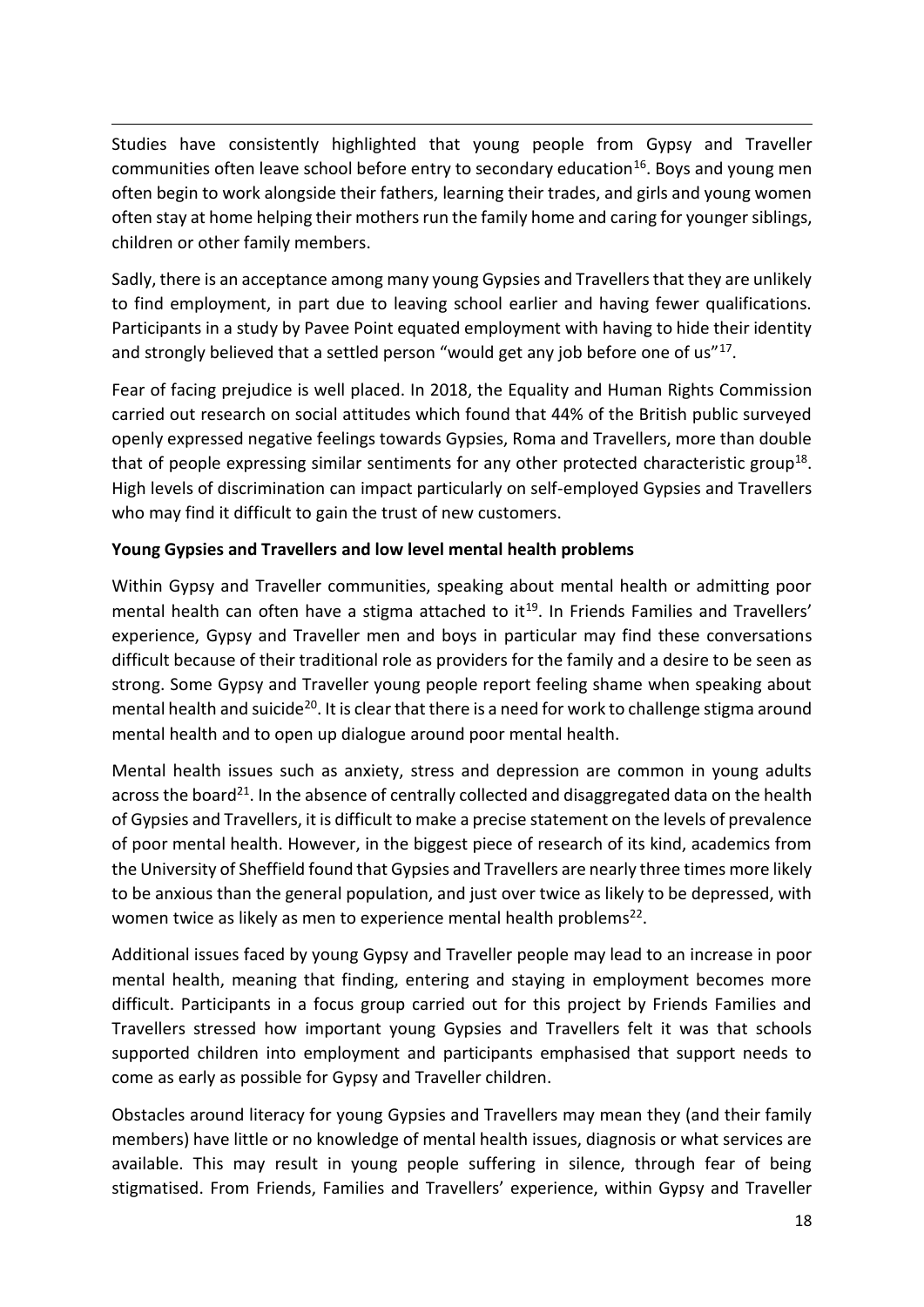communities mental health is rarely openly discussed, instead being referred to as 'bad nerves' or 'stress'. Young people suffering from low level mental health issues may not be aware they have a condition or that they can access support. This will compound any stress, anxiety and depression.

In addition, if not regularly attending school, young Gypsies and Travellers will miss out on any Personal, Social, Health and Economic (PSHE) education and therefore not be aware of how to improve mental health.

Fear of discrimination in the workplace for being a Gypsy or Traveller may lead to poorer mental health. Our focus group identified lack of self-confidence as being a big barrier to entering the work place, and this is exacerbated by young people feeling they have to hide their ethnic identity.

#### **How young Gypsies and Travellers can be supported to get into and stay in employment**

Building upon the findings of our focus group, we have developed a number of recommendations to support young Gypsies and Travellers into and to stay in employment. These include:

- There was generally a strong feeling from our focus group that schools are the key to supporting children into employment and more support needs to come from them as early as possible for Gypsy and Traveller children. It is critical that staff in schools and other organisations understand and are supportive of Gypsy and Traveller culture.
- Training for employers around mental health issues should be more widely used. One participant from our focus group had real concerns that employers and peers in the workplace are not aware of poor mental health issues or taking them into account. The young Irish Traveller participant said *"Employers need to realise what special educational needs (SEN), depression and anxiety are. Physical disabilities are accepted and catered for in work, but people with hidden mental health problems just get badly treated even if they do manage to get a job."*
- Employers offering improved apprenticeships and internships with less onus placed on formal qualifications also came out of the focus group as an important means to supporting young Gypsies and Travellers to enter employment.
- Improving access to information around employment opportunities that young Gypsy and Traveller people can reach is also critical. For example, the participants in our focus group talked about how a local hub with integrated support from employment and advice services would be something they would feel comfortable accessing.
- Including Gypsy, Roma and Traveller categories in ethnicity monitoring to assess if services are already being utilised by members of these communities and addressing an underrepresentation where it exists.
- In a 2010 report, the Department for Education recommends offering individualised and accessible activities and curriculum content for Gypsy, Roma and Traveller pupils, as well as facilitating family/community engagement with schools<sup>23</sup>.

#### **Queries and further information**

1